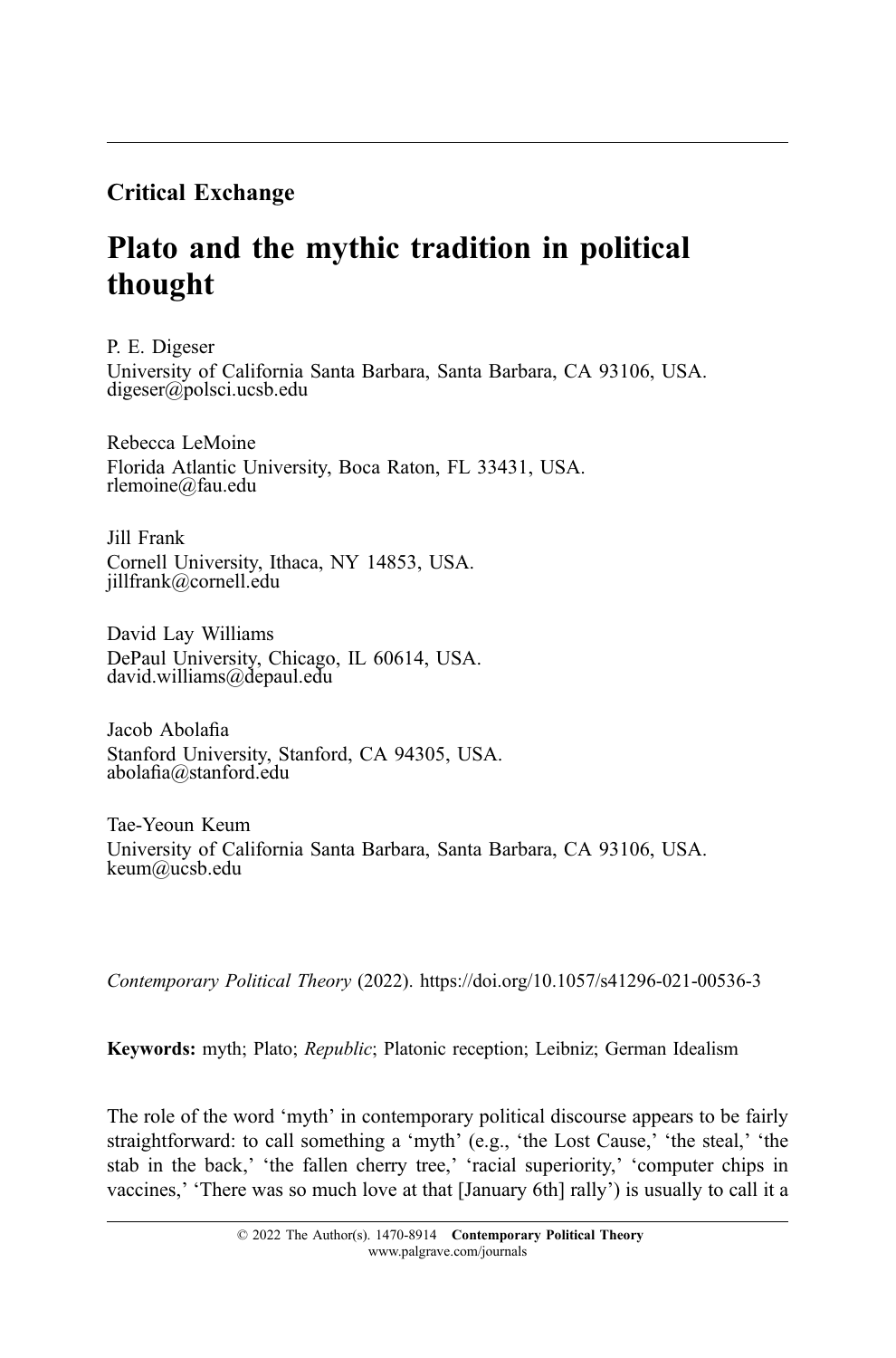falsehood. Hence, the umbrage taken when 'liberty, equality, and freedom' are sometimes described as myths. Today, no one wants their fundamental beliefs 'reduced' to mere myths. Of course, there are exceptions. We occasionally use the word 'mythic' to mean exceptional or legendary. But in general, our ordinary language of politics resembles the language of modern science in which the notion of myth is used to describe a falsehood or a lie that may be usefully deployed to persuade but is deceitful nonetheless. Whenever 'myth' appears in ordinary politics, so does the odor of mendacity.

In contrast, the idea of myth and its connection to western political philosophy are complex and elusive. On the one hand, as David Lay Williams notes in his contribution to this exchange, there is a tradition of political thought that follows the same trajectory of our ordinary political language, emulating the scientific view that associates myths with idols and falsehoods. In fact, there is a view of the history of political thought which suggests that modernity itself is defined by the closure of myths, if one understands that closure as the disenchantment of the world. Within the modern, let us say, rationalist view of political philosophy, stories may sometimes be employed to illustrate a particular point through 'thought experiments' (like trolley cars) or 'hypothetical situations' (such as Rawls's original position), but they are not seen as myths by those who employ them. Rather, they view them as tools to be used, altered, or discarded in the service of a logical argument. Within this tradition, there is a high wall of separation between justification and 'myth.' For example, John Rawls argues that the authority of principles as well as political and economic institutions should be publicly justifiable. The appeal should be to what is reasonable. As the peasant 'Dennis' of Monty Python and the Holy Grail proclaims in response to King Arthur's appeal to the myth of the Lady of the Lake, 'Strange women, lying in ponds, distributing swords is no basis for a system of government.'

On the other hand, what could be called the rationalist or scientific take on myth is far from the only understanding of the relationship between myth and political philosophy. Taking a page from Robert A. Segal's A Very Short Introduction to Myth (2015), one can argue that there are as many relationships between political philosophy and myth as Segal finds between myth and philosophy more generally: that myth is part of political philosophy, that myth is political philosophy, that myth grows out of political philosophy, that political philosophy grows out of myth, that myth and political philosophy are independent of each other but serve the same function, and that myth and political philosophy are independent of each other and serve different functions (Segal, [2015](#page-28-0), p. 30). For example, it is not implausible to argue that western political philosophy itself grows out of myth. On this account, reading or hearing Thucydides, Herodotus, and Sophocles can get the philosophical juices flowing if they raise dissatisfactions with one's own religious or traditional norms and ways of being. But it is the ever-inquisitive, mythic Socrates that gets the political philosophy ball rolling in the west. Plato's dialogues are just the ticket for considering, challenging, reaffirming, or discarding our political relationships as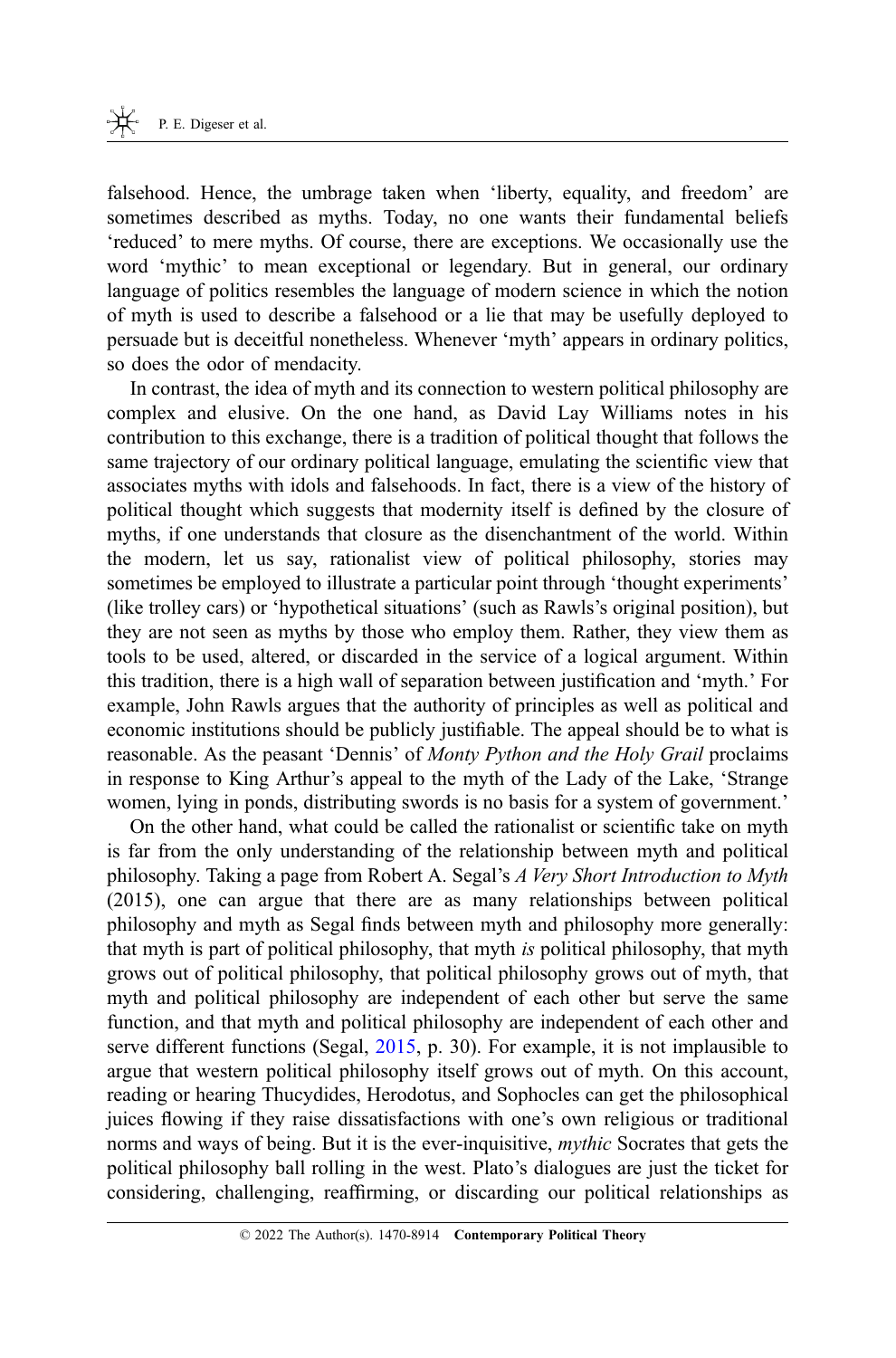well as certifying what may well be true. Paradoxically, the character of Socrates, in Plato's stories, leads us to a way of talking and thinking that appears to place a premium on rationality. The myth of Socrates, as so many undergraduates come to understand, gets us to question the world around us. Whether any particular dialogue actually happened is beside the point; however interesting it may be to a scholar of the period.

If western political philosophy grew out of the myth of Socrates, is it forever tied to myth or can it kick it away? If the former, in what way is myth needed in political philosophy? If the latter, does rationality by itself provide a key to the universe that opens all doors and, perhaps, allows the human mastery of its processes? An affirmative answer to the last question brings us back to a rationalist approach to political philosophy in which all the subsequent heavy lifting must be done through the use of rational argumentation, effectively abandoning the need for myth. This approach is sometimes read back into Plato such that his use of myth as well as the mythic character of the dialogues are ignored. On this retelling, myths, stories, and poetry are seen as having been tossed into the gutters of thought from the very beginning of western political philosophy. At most, they were pleasant distractions from the real work of thinking.

It is into this context that Tae-Yeoun Keum's Plato and the Mythic Tradition in Political Thought (Harvard University Press, [2020b](#page-27-0)) enters. On Keum's account, Plato never kicked away the ladder of myth and, just an importantly, neither did those modern thinkers who used and admired Plato. The recovery of this mythic tradition is a rethinking of Plato and his reception in the modern world. It is also meant to reassert a role for myth by disrupting the vision of political philosophy as thoroughly rationalistic. In the alternatives cribbed from Segal above, Keum argues that myth is part of political philosophy (as much as the rationalist tradition may deny it) and that myth can grow out of the engagement of political philosophy. However, Keum does not argue that all of political philosophy is myth. Rational argumentation still has a place. The question arises, however, whether myth serves the same or a different function.

Rebecca LeMoine suggests that myth and political philosophy are independent of each other but may serve the same function. She wonders whether myth, with its focus on the emotional and its appeal to our appetites, can complement philosophy, which is conducted on the register of reason and cognition. On this account, myth is necessary for Plato, because it moves us toward the truth in a different sort of way than what philosophy offers. For LeMoine, it is possible that philosophy and myth may converge in the pursuit of truth. For Jill Frank, David Lay Williams, and Jacob Abolafia, it is possible that myth may allow us to grasp and understand things that cannot be grasped and understood through straightforward philosophical discourse. Williams suggests that myths can outstrip the logic of philosophical arguments. Quoting Keum, Abolafia suggests that myth can tap into 'certain deep, unconditional frameworks' associated with the human condition [\(2020b](#page-27-0), p. 31). It is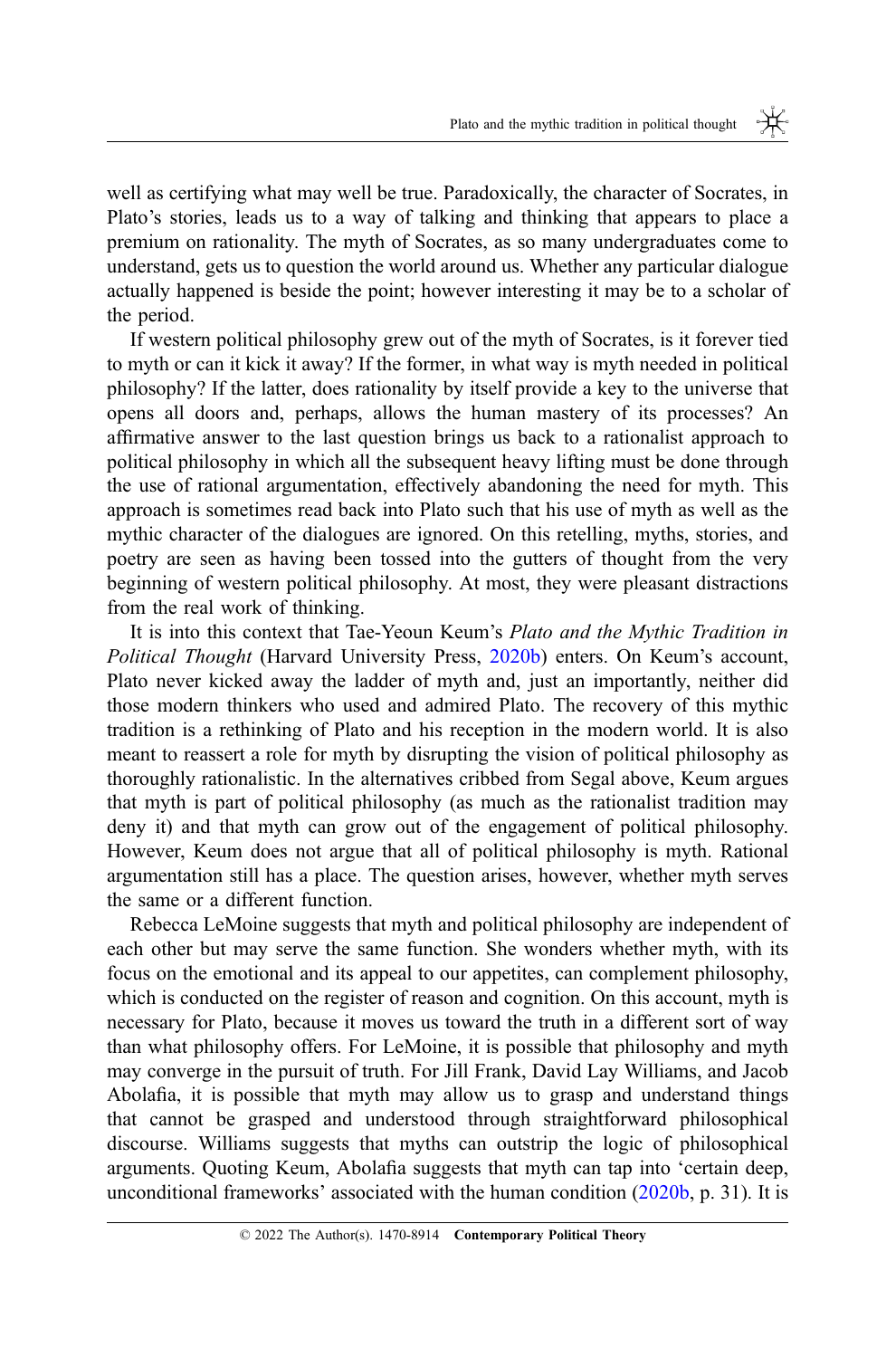a tool that can accomplish things that logos, understood as rationality, cannot achieve. In contrast to those who dismiss myths or see them as no more than 'philosophy lite,' Frank suggests that perhaps the arguments of philosophers are for people who cannot follow myths.

All the participants in this exchange share a belief, against the rationalist model, that myth has a function in political philosophy. But what, precisely, is that function? What does myth allow us to see or experience? Does it permit us to inhabit a world of unconditional understanding or does it provide insights that should always be understood as provisional and shifting? Neoplatonists argued that the Platonic educational process that may rely on myths and stories eventually opened up the student to a hidden reality that was itself stable, foundational, true, and inhabitable. Plato's distinctions between appearance and reality and between opinion and knowledge are prominent in this world-revealing character of myth. In contrast, Keum's reading of Plato suggests that myths impress upon us the provisional character of our conclusions: moving us forward as we rethink what we once thought was true. For LeMoine, the possibility for revision that Keum seeks in myth is part and parcel of philosophical discourse. She writes, 'underlying even the most sacred of philosophical truths is the keen awareness of human fallibility, of the need to remember to approach ourselves and our capacity for wisdom in a spirit of play.' The rationalist model of philosophy does not only get myth wrong, it also gets philosophy wrong.

Frank welcomes Keum's disruptive interpretation of myths. In her view, Keum's account has the potential to destabilize any understanding of human nature as extracultural and/or extra-political. If carried forward, such a view could, for example, de-solidify the conventional interpretation of The Republic in which Socrates appears to claim that everyone, by nature, has one and no more than one art. A somewhat different view of these matters is presented in Ernst Cassirer's view of myth as both a disruptive and a stabilizing force in Plato. In her insightful discussion, Keum argues that for Cassirer, if there is a bias in the effects of myth, it is one toward stabilization (Keum, [2020b](#page-27-0), p. 217). However, she notes, Cassirer's philosophical task is not to close down that tendency toward preservation, but rather navigate 'the tension between the two tendencies [disruption and stabilization] as they manifest in all of the symbolic forms' (Keum, [2020b](#page-27-0), p. 218).

Keum's analysis of Cassirer's use of Plato is part of her claim that we need to reconsider the role of myth in modern thought. For both Keum and Williams, this rethinking of the history of political thought is not meant to reveal a mere countercurrent, but a whole tradition of Platonic thought that has been largely ignored. Within this tradition, modern political philosophy needs myth, but it encompasses different streams of thought. Keum and Abolafia argue that for the German idealists, myths and poetry play a role in negotiating the relationship between philosophy and hierarchy and establishing a place for equality. But how firmly is that place established through the use of myths? For Abolafia, the idealist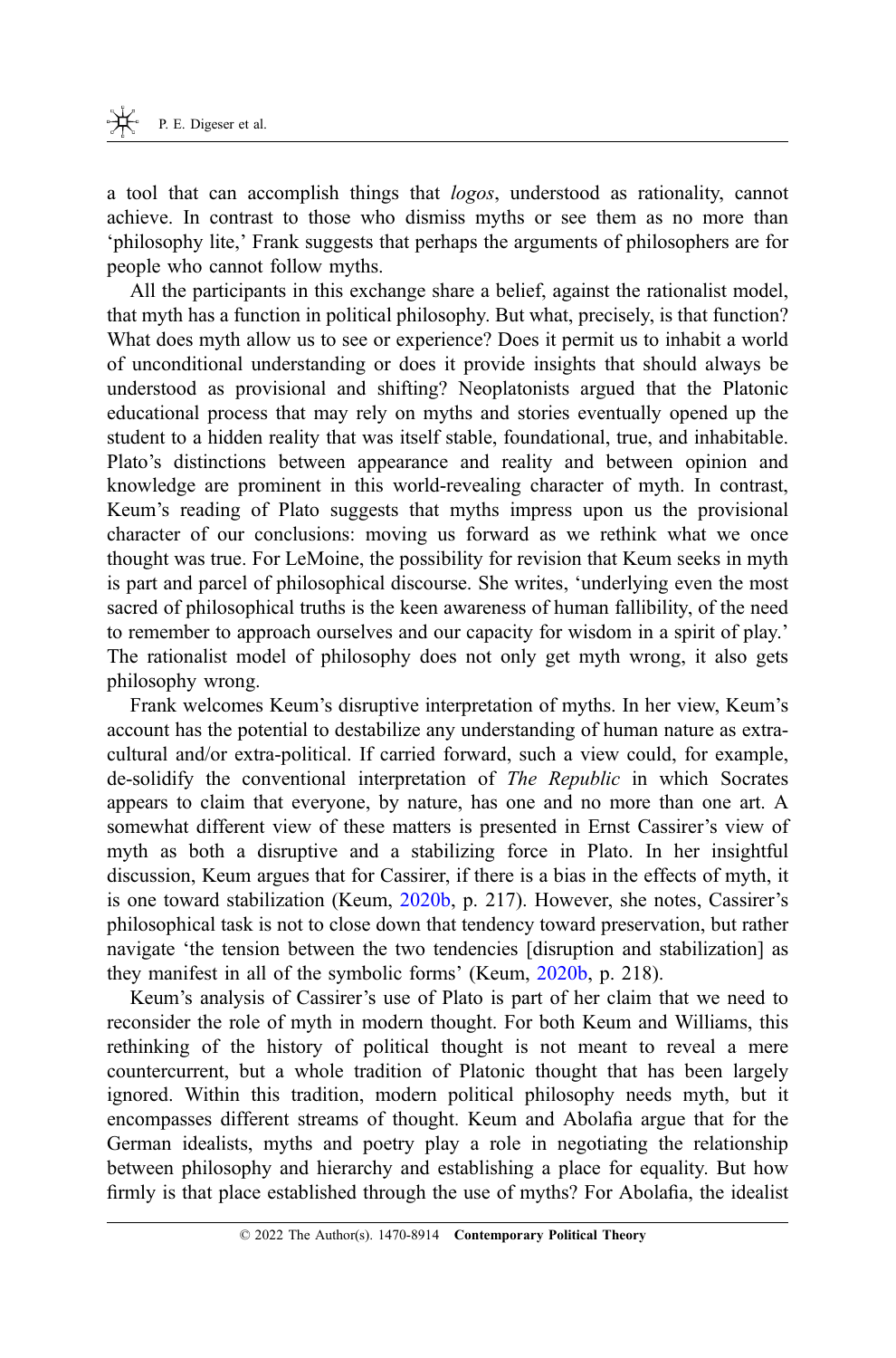myth of national identity that supports equality is based on a conditional and contingent understanding of identity. Egalitarianism needs myths, but those myths are not unlocking a foundational or unconditional truth.

Alternatively, Abolafia argues that for the Straussians, myth also is needed in order to negotiate the relationship between philosophy and hierarchy, but here it is used to legitimize the natural differences between individuals and justify the necessity of telling stories to different people. Using myths to fix social stations and their duties taps into a deeper reality for the Straussians and establishes a place not for equality but for the philosophical pursuit of truth. To use myth in the service of equality would be to deflate the erotic desire to pursue that truth. For in a regime of full equality, one thing becomes as good as the next, and philosophy's fruits are a dime a dozen. In this stream of the Platonic tradition, myth is useful in helping philosophers glimpse deeper truths. What is seen is neither the sort of stable inhabitable world the Neoplatonists thought possible nor a set of conditional, background conventions but an unconditional insight that is part and parcel of the human condition. Williams' mention of religion and Abolafia's discussion of Nietzsche are both apropos to this discussion.

If the cave of ordinary political discourse is fascinated with the image of myth as a falsehood, and shining a philosophical light on the subject (as our commentators have done) reveals a more complex understanding of myth, is that new understanding useful for the cave dwellers? In the myth of the cave, of course, new-fangled philosophical understandings are nothing but trouble, particularly for the philosopher. Nevertheless, Keum's account of Cassirer may provide a useful insight into our current political discourse. Cassirer recognized that rationalism does not banish myth in politics but merely provides another way for myths to appear in politics. Gone may be the idea of strange women in ponds handing out swords. Instead, purveyors of myths now coopt the language and tools of scientific rationality to dress up their myths. One could argue that it is this 'vicious' [\(2020b](#page-27-0), p. 205) combination of myth and scientific rationality that has been used in debates over race in the 19th and 20th centuries and climate change and vaccines in the 21st century. Yet, despite being deeply troubled by the role of myth, Cassirer still recognized that myths could be motivated by a spirit of freedom as well. It is this nuance and complexity that characterizes not merely the mythic tradition of political thought but perhaps the mythic impulse of contemporary politics.

P.E. Digeser

## Persuading the whole person: On philosophy's need for myth

In a well-known passage in Book X of Plato's Republic, the character Socrates references an ancient quarrel between philosophy and poetry. 'But,' he continues, 'if poetry directed towards pleasure and imitation can proclaim any reason (τινα ἔχοι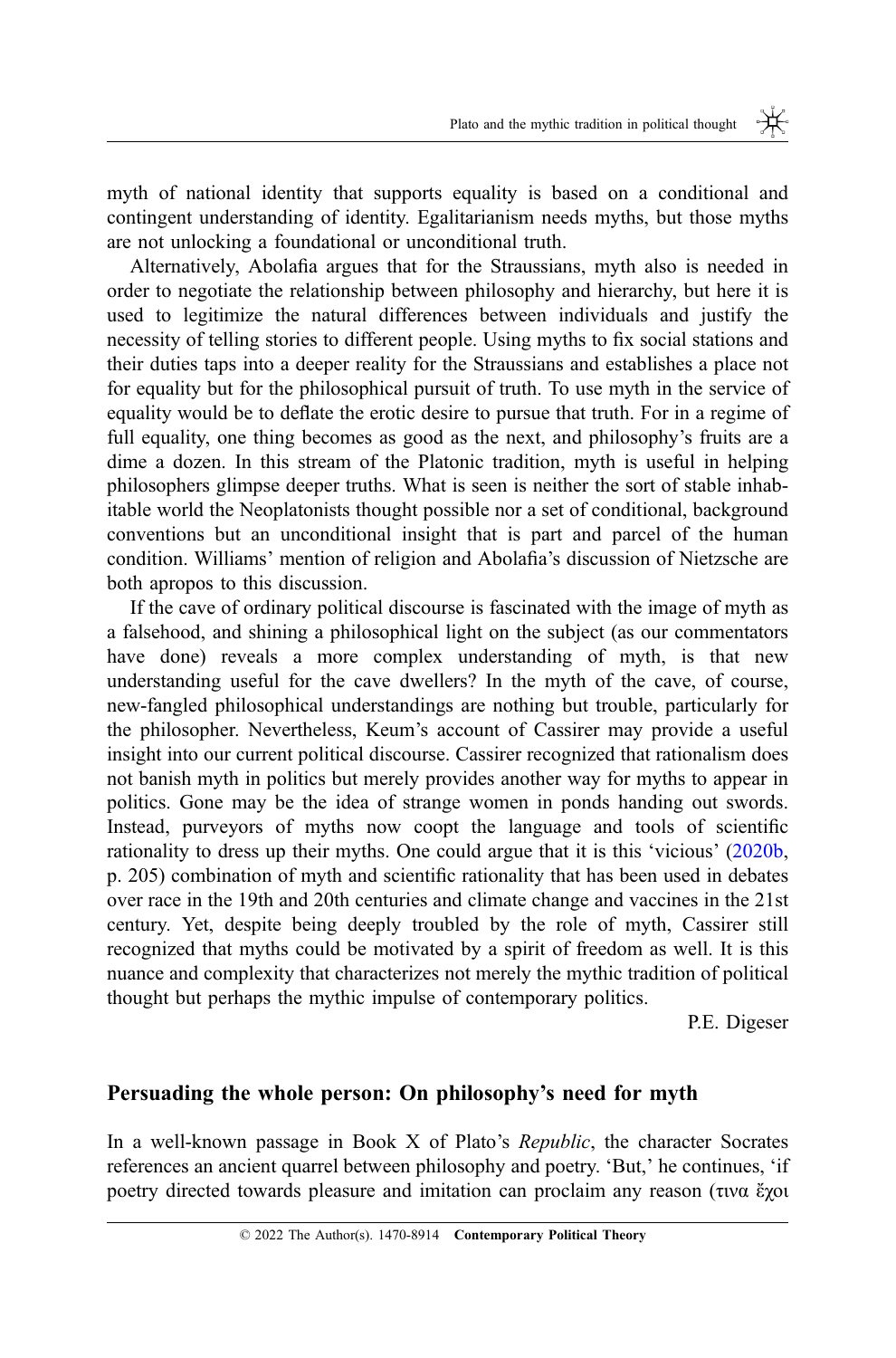λόγον εἰπεῖν), as to its need to exist in a well-ordered polity, we would gladly admit it...' (607c). In asking poetry to don the language of philosophy, logos, Socrates' request might seem to strip poetry—and, accordingly, the myths that often constitute it—of legitimacy as a discursive expression of truth. After all, to gain admittance into the kallipolis, poetry must cease telling tales for the moment and instead adopt the form of logical argumentation. Such a request would seem to grant philosophic discourse preeminence; a myth about the value of poetry would not suffice.

Yet as Tae-Yeoun Keum points out in her stimulating new book, Plato and the Mythic Tradition in Political Thought, Plato ends the Republic by giving myth, not philosophy, the last word through the telling of the myth of Er [\(2020b](#page-27-0), p. 37). Though we might be tempted to dismiss this and all other Platonic myths as merely ornamental features of his dialogs or, at best, last-ditch efforts to communicate enigmatic truths to the unphilosophical, Keum insists upon taking the myths seriously. The question animating her book is how Platonic myths might be 'complementary, rather than antithetical, to the kind of critical reasoning that we tend to celebrate as a defining feature of philosophical activity, including philosophically informed politics' [\(2020b](#page-27-0), p. 27).

As Keum explains, modern scholars often regard myth or storytelling as a culturally 'backward' form of expression. Seen as an emotive and, therefore, irrational medium, myth evokes fears of collectivist thinking and mob behavior. From a political standpoint, myth, thus, 'carries associations that are antidemocratic' and even conjures images of fascist propaganda [\(2020b](#page-27-0), p. 15). Many modern thinkers would, therefore, prefer that myth disappear altogether. They worry about drawing attention to and thereby halting or reversing what they perceive as myth's natural decline and replacement with superior, reason-based forms of discourse. In their view, philosophical efforts to dismantle myths generally backfire, for in 'wear[ing] fantasy so prominently on their surface, they do not readily invite critical scrutiny; rather, it would seem beside the point to take apart such tales using the rules of logic and facts' ([2020b,](#page-27-0) p. 8). Within this anti-myth modernization narrative, Plato is alternatively celebrated as the hero who liberated philosophy from myth or, conversely, demeaned as the totalitarian thinker who inaugurated an elitist politics built on the manipulative use of public myths.

In reanimating the 'mythic Plato,' a Plato for whom myth is not antithetical to but rather a helpmate of philosophy, Keum's book supplies a well-grounded and timely corrective to the widespread contemporary assumption of Plato's purely rationalist legacy. In doing so, she builds on pathbreaking work on the role of poetical forms of discourse in Platonic political thought (e.g., Frank, [2018](#page-27-0); McCoy, [2020;](#page-27-0) Monoson, [2000](#page-27-0)). Moreover, her book offers compelling evidence to counter the now wellquestioned view of Plato as an authoritarian. But what is especially intriguing about Keum's approach is that, after providing a taste of her understanding of Platonic myth through an original analysis of Plato's *Republic*, she then illuminates a variety of treatments of Platonic myth that corroborate her central thesis of Plato as a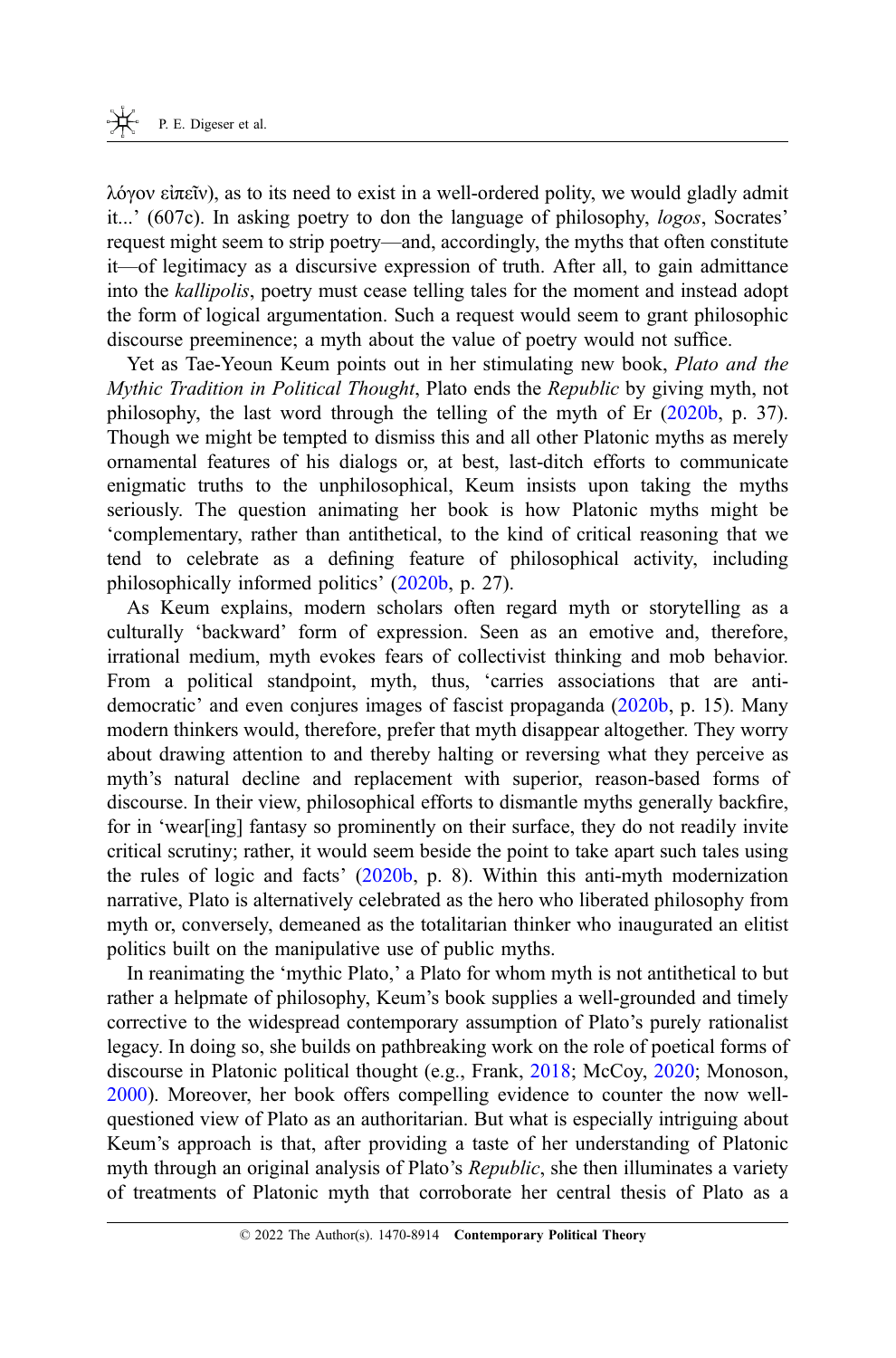'mythic' thinker. While differing in important ways, the receptions of Plato that she examines all share a common appreciation for Plato's use of myth. Through chapters on Thomas More and Francis Bacon, Gottfried Leibniz, the German idealists, and Ernst Cassirer, Keum recovers different versions of Plato's mythic legacy throughout the history of political thought. This historical work successfully emphasizes that the relationship between myth and philosophy need not be adversarial. Rather, myth can shore up the truth-seeking mission of philosophy especially, perhaps, when philosophy itself falls short.

It is on Keum's own interpretation of Plato that I would like to focus, however. Following an insightful introduction to the core problems driving her inquiry, Keum turns (in chapter 2) to Plato's Republic to demonstrate what a more convincing reading of Plato's myths might look like. Her interpretation focuses on three myths: the myth of the metals, the allegory of the cave, and the myth of Er. Each myth, she argues, depicts the experience of 'awakening' from a subterranean, dream-like state. By studying these myths together, a new motivation for Plato's use of myth comes to light: the genre's capacity to 'ossify concepts in ways that resist critical engagement' and 'simultaneously alert us to the provisionality of such understandings and open up the possibility of revising them' ([2020b,](#page-27-0) p. 41). For example, Plato's Allegory of the Cave presents a conception of the nature one should aspire toward by embracing philosophical education. A true grasp of the possibilities and limitations of this conception can only, Keum suggests, come once the transformation has been made, necessitating the revised model of education later put forth in the myth of Er. Thus, she concludes, 'while myths can help mold certain deeply entrenched frameworks in our worldviews, these same frameworks can be further reworked by other, subsequent myths' [\(2020b](#page-27-0), p. 41). It is a testament to Plato's brilliance that he recognizes how the genre of myth affords a unique opportunity for exploring how our understandings of ourselves and the world around us evolve.

According to Keum, Plato views mythic writing as philosophically useful because the genre of myth is uniquely capable of conveying ideas authoritatively while at the same time containing the possibility of later revision—a power that she explicitly maintains is 'absent in rational argumentation' [\(2020b,](#page-27-0) p. 41). I wonder, though, if this is an accurate assessment of philosophical discourse. After all, at multiple points across Plato's dialogs, it is stressed that the truths repeatedly discovered through dialectic reasoning ought to be held to, yet may be revised if a superior argument arises (see, for example, Phaedo 100b-102a; Crito 46b-d). Socrates even insists he would rather die than cease telling others such truths as that virtue does not come from money (Apology 29c-30c). While he is surely willing to submit such ideas to examination, in expressing his readiness to die for ideas discovered through philosophical inquiry, Socrates implies that philosophy can at times equal myth in its authoritativeness and resistance to critical engagement. With respect to certain claims or within certain contexts, at least, it would seem as beside the point to take apart a philosophical argument as it would to take apart a myth. This is true of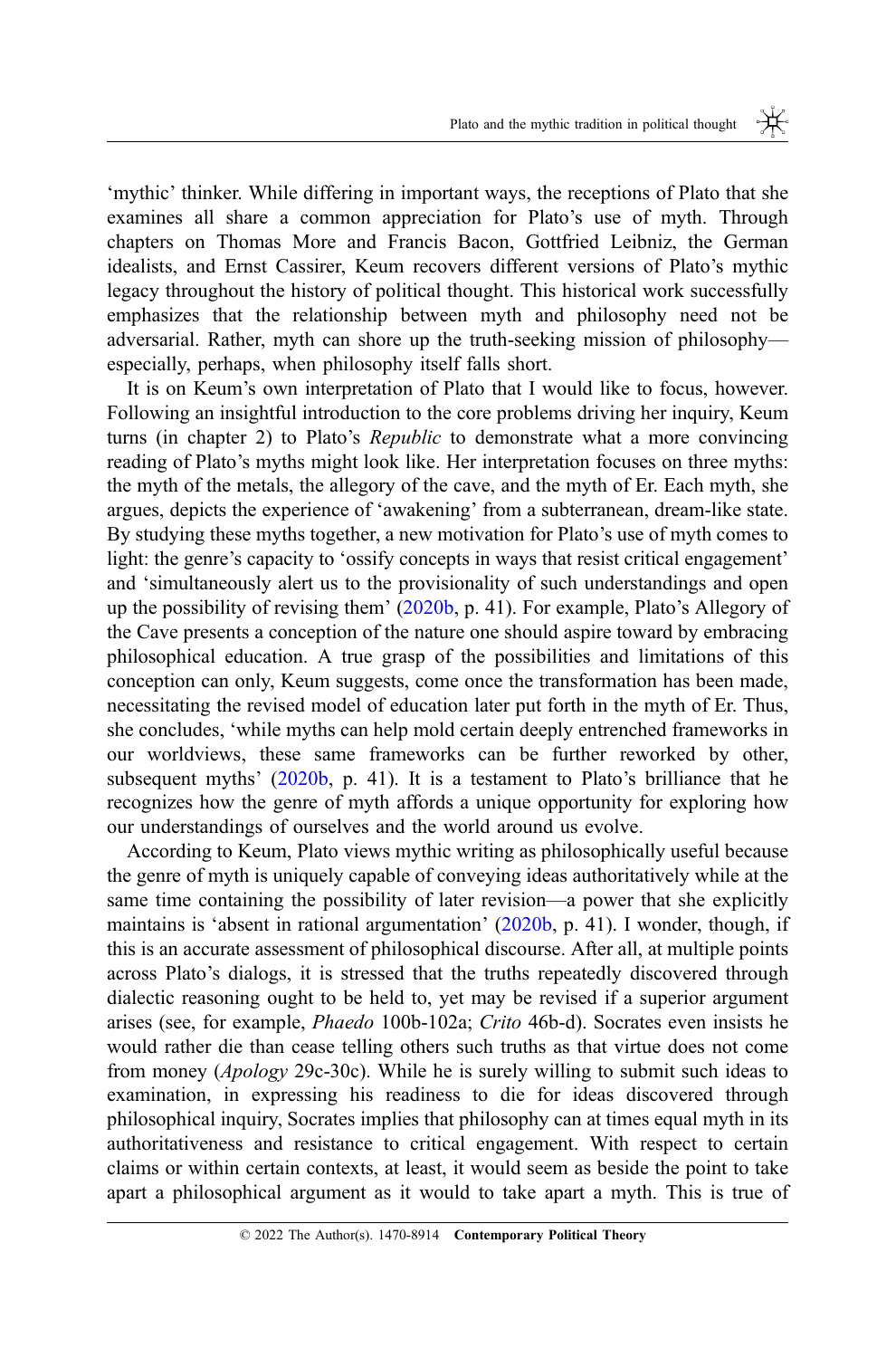scientific conclusions as well. The fact that the earth is round is one of the most definitive of truths; though a good scientist would recognize the need to be open to the possibility of revising their understanding in light of compelling counterevidence, this fact is routinely accepted without question.

Platonic philosophy has, thus, often been referred to as 'serious play.' The truths discovered through dialectical reasoning are meant to be taken seriously, as sincere guides for our lives. If through repeated demonstration we discover one of these truths, we ought to be willing to risk our lives to keep professing and living in accordance with it. And yet, underlying even the most sacred of philosophical truths is the keen awareness of human fallibility, of the need to remember to approach ourselves and our capacity for wisdom in a spirit of play. This all suggests that Plato conceives of logos as sufficiently firm yet capable of alteration. Why, then, would Plato need myth to fulfill this function? Philosophic argument, in other words, seems to possess the very characteristics for which Keum hails mythic discourse. Philosophers can remain content to accept certain premises almost as a matter of faith, all while holding open the possibility of future reassessment of these ideas.

Perhaps the issue pivots on the nature of the authoritativeness of each genre of writing. A common trope running throughout Plato's *Republic* is that poetry and myth appeal to the appetites, whereas philosophy and argument speak to the rational part within us all. Unlike the mathematical precision that gives a philosophical argument its credibility, myth's authority as a source of 'truth' derives from how it makes us feel, an intuitive sense of correctness—what modern day comedian Stephen Colbert refers to as 'truthiness.' Keum's account of the value of myth in Platonic political thought speaks to this distinction: 'the respite from critical thinking that myth permits is part of the point, not something to be apologized for' [\(2020b](#page-27-0), p. 67). I wonder if the value of myth lies, then, more in its ability to speak to us on a different register. Does Plato ultimately embrace myth because he seeks to turn the whole soul toward the truth, and knows that this entails persuading the appetitive part along with the rational part? I am interested, in essence, in whether Keum sees Plato's use of myth as an admission that philosophy alone (or myth alone) cannot sway the many different parts that comprise the human being. Is each genre authoritative in different, complementary ways? And, if so, could this be a way to make sense of Plato's use of myth as a counterpart to, rather than an underminer of, argument? There may be distinct manners in which philosophy and myth navigate the tension between stability and provisionality, each of which is valuable in its own right.

This brings me to a final set of questions. While Keum's admirable book contributes many striking ideas to contemporary discussions of the role of myth in political theory, one idea in particular caught my attention (as a political theorist who has argued for Plato's friendliness toward cultural diversity). This is the notion, elaborated in the book's conclusion, that engagement with myth can enhance political theory by 'point[ing] us toward a more inclusive politics that brings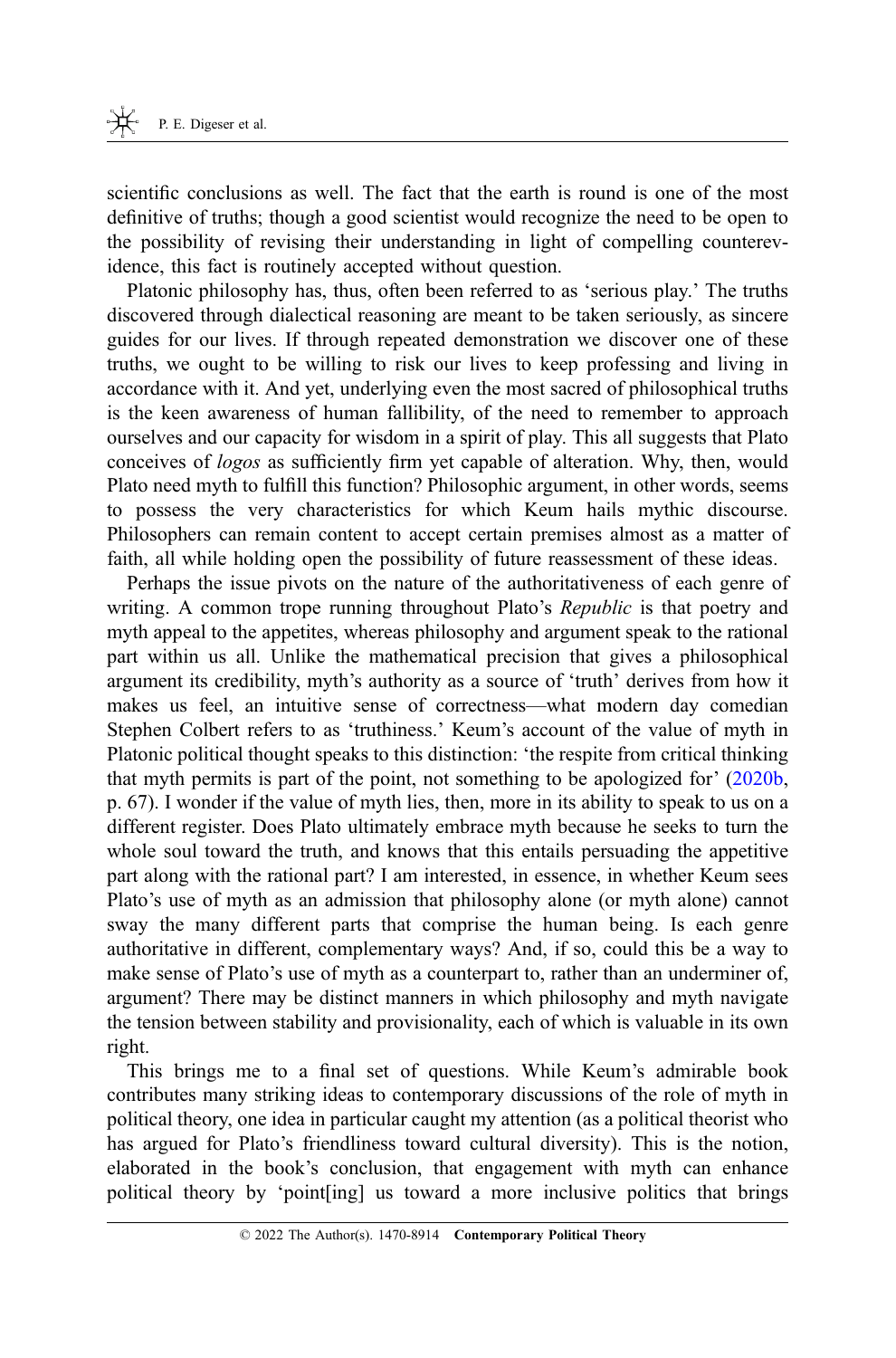together a greater diversity of perspectives' [\(2020b](#page-27-0), p. 236). In line with her interpretation of the myth of Er as advocating an education that involves a gradual widening of perspectives [\(2020b](#page-27-0), p. 59), as well as her overall approach of engaging the interpretations of other scholars throughout the history of political thought, Keum's conclusion about the value of studying myth implies that true philosophical education entails encountering diverse vantage points. The study of myth is coherent with philosophizing, then, insofar as myth grants philosophers insight into a unique worldview.

Here, I would like to contemplate more deeply the role that diverse forms of discourse, such as myth, play in political theory, as well as the political consequences of Plato's use of myth. My question revolves around the ultimate motivation for bringing together a greater diversity of perspectives. Is Plato's goal, in Keum's view, simply to foster tolerance and inclusivity or to promote the attainment of truth? These goals may lead us to very different political arrangements. I'm thinking, specifically, of the discussion of democracy in Book 8 of Plato's Republic. On one hand, Socrates infers that the best soul/city is most likely to arise within a democracy because only democracy provides individuals with a 'marketplace' of possible lives from which to choose, implying the importance of freedom to judge for oneself. On the other hand, he paints a disparaging picture of the equalization of all pleasures and ways of life in the eyes of the demos—a message that is arguably reiterated in the myth of Er.

I wonder what Keum makes of this, especially from the standpoint of the role of myth in political theory. If, in Plato's view, there are better and worse ways of life, it would seem that there are also better and worse modes of discourse. So is the ultimate point of encountering myth to reach the conclusion that philosophy, and the philosophical way of life, is superior? Or is there any indication that, say, studying Homeric myth can add something positive to our understanding of how to live meaningful individual and collective lives? Put differently, what perspective does myth bring that philosophical argument misses? Again, I wonder if the power of myth lies in its capacity to tap into a part of the human experience that philosophy would at times like to ignore, but that is as much 'us' as is our sense of reason.

Rebecca LeMoine

#### The Republic's education myths

In Plato and the Mythic Tradition in Political Thought, Tae-Yeoun Keum offers a close reading of the famous myths of Plato's Republic—the myth of the metals, the allegory of the cave, and the myth of Er—in their own right. Keum also reads the three myths together around what she calls a 'literary observation,' which is that the myths share a common plot. The plot 'recalls the experience of being delivered from a state of dreaming, underground, to wake up into a new reality aboveground'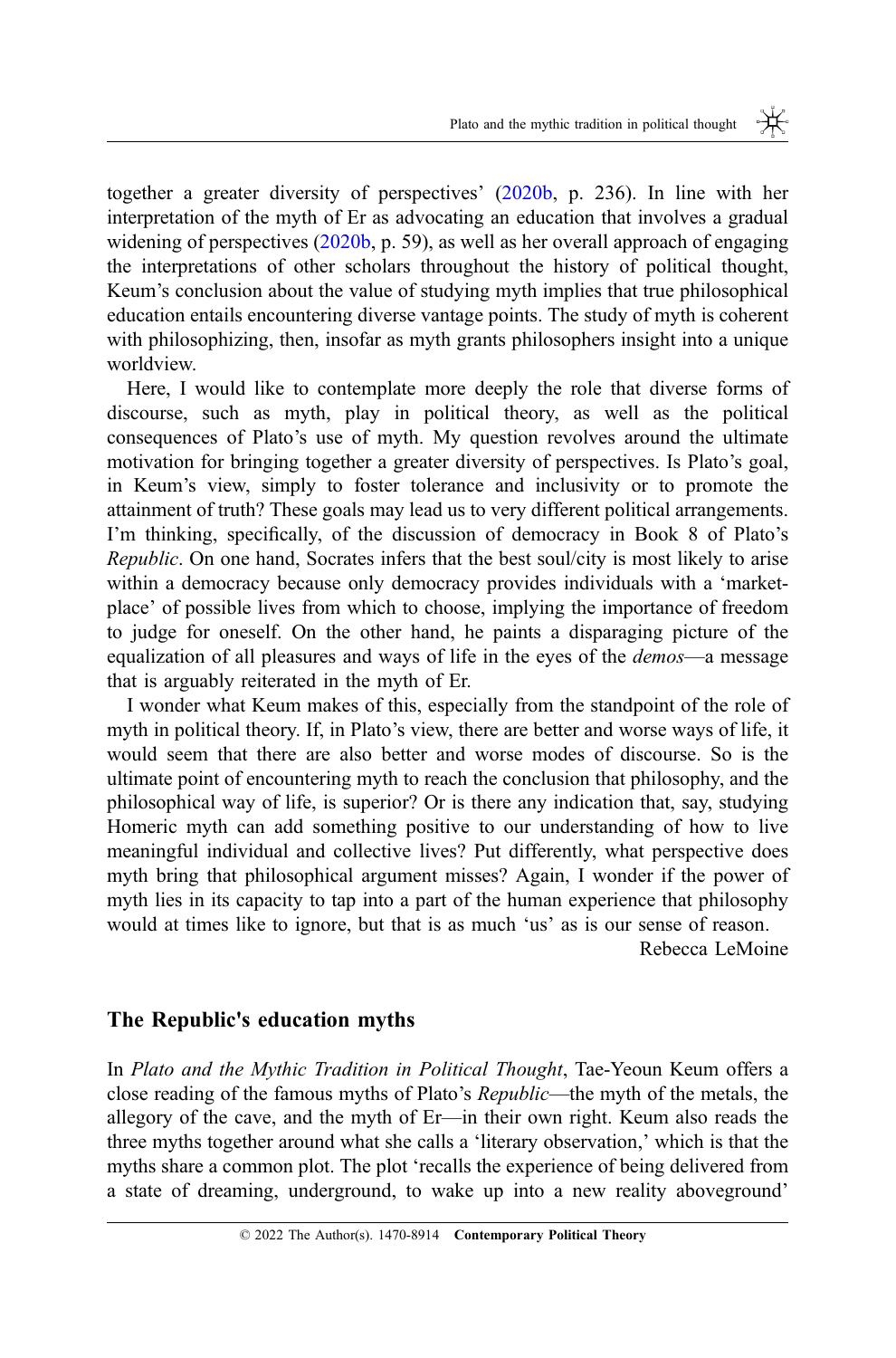([2020b,](#page-27-0) p. 40). In each of the myths, Keum writes, 'the story about dreaming and waking,' or what she more frequently refers to as sleeping and waking, 'comes to mark a transitional juncture in the educational curriculum of the *kallipolis* [the Republic's ideal city or city in speech], in which citizens who have undergone a certain education are then tested for the qualities of a philosophic nature' [\(2020b](#page-27-0), p. 40).

Keum's observation about the myths sharing a common plot about education is important and illuminating, as is her claim that at stake in each of the three myths 'is the question of how the natures of individuals ought to be reconceptualized following a transformative event'  $(2020b, p. 42)$  $(2020b, p. 42)$ . By reading the myths in this way, separately and together, Keum reinforces an interpretation, broadly shared across the scholarship, that the myths 'posit an authoritative understanding of the nature of individuals' [\(2020b](#page-27-0), p. 41). She also, however, breaks valuable new ground by demonstrating that the Republic's myths call that very same authoritative understanding into question. To Keum, the Republic's myths turn out to be not only about education and its transformational capacities but also educative in their own right—educative, that is, about the power and possibilities of myth itself.

This double move of the *Republic'*s myths applies to the nature of individuals: nature, as noted, is both posited as given and denaturalized. The double move works, too, Keum shows, with respect to institutional frameworks that can 'come to be perceived as natural' by revealing that these are rather 'founded on shiftier ground than they project themselves to be' ([2020b,](#page-27-0) pp. 51–52). In short, if the Republic's myths represent 'culture as nature' [\(2020b](#page-27-0), p. 46), they also bring to light how nature is a product of culture, and, as such, subject to transformation by education [\(2020b](#page-27-0), p. 53).

In other words, the *Republic's* myths help us to see how myths can 'ossify concepts' and 'resist critical engagement' ([2020b,](#page-27-0) p. 41), while alerting 'us to the provisionality' of those selfsame ossified understandings and thereby 'open up the possibility of revising them' [\(2020b](#page-27-0), p. 41). The dialog's myths, thus, work not to adorn, distract from, or simplify the *Republic's* philosophical thought, as some scholars have argued, but rather to enhance and complete the dialog's philosophy ([2020b,](#page-27-0) p. 39).

The argument that the *Republic's* myths depict both the pre-culture of individual nature as well as the enculturation of natures, and that they thereby both underwrite and destabilize fixed understandings of nature is compelling. It is so compelling that it prompts me to wonder how this dual mythic depiction may redound on other appearances of nature in the Republic. For, outside of the mythic context, nature, at least at first glance, appears to work primarily as a source of fixed and stable differentiation. Here I am thinking of the one-man:one-art principle of justice, introduced in *Republic* 2, that maintains that 'each one person has to do the one thing that properly belongs to him by nature' (370b), and its return in Republic 5 to underwrite the difference in nature between, say, carpenters and doctors (454d). I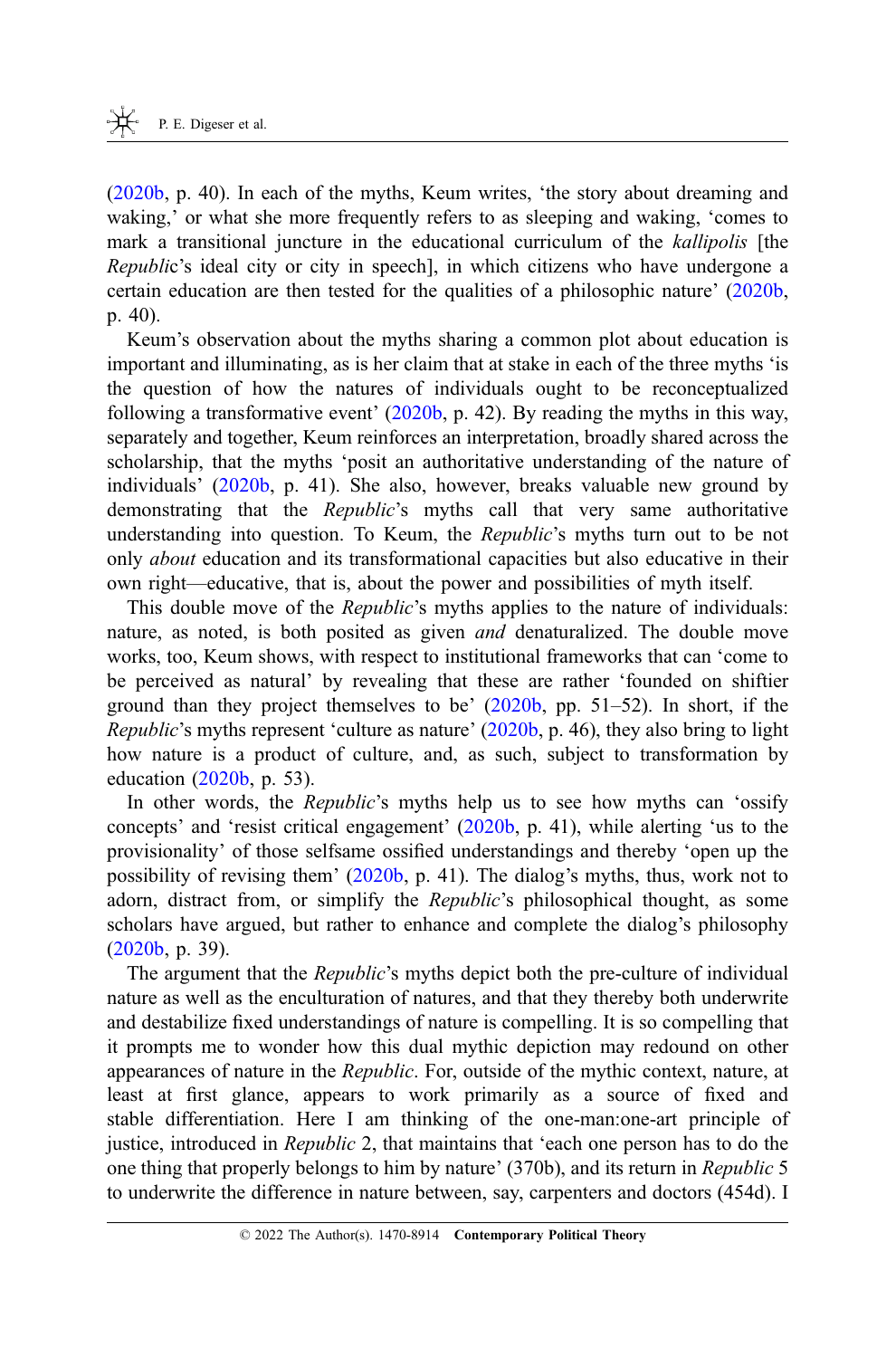am thinking, too, of what appears as a fixed and stable differentiation on the basis of nature between who is and is not a true philosopher in Republic 6 (487a, 490c). Might the mythic problematization of one-sided understandings of nature speak to these moments in the *Republic* as well? And if it can, might it open the door to a more radical reconsideration of the political philosophy of the Republic as a whole?

The argument that the myths both are about education and perform an education, and that Socrates' interlocutors are among the intended addressees of this performance [\(2020b](#page-27-0), p. 51), is compelling as well. Even as they are the intended targets of the myths' education, however, Glaucon and Adeimantus do not, for their part, come across as terribly receptive to it, and specifically not to the myths' education about nature being itself a product of education. Both brothers— Adeimantus is Socrates' interlocutor in the case of the one-man:one-art principle in Republic 2, Glaucon is Socrates' interlocutor in the example about nature in Republic 5, and both brothers are Socrates' interlocutors in Republic 6—seem substantially more amenable instead to the idea of nature's inbornness, fixity, and stability. At least, they are presented as receptive to that argument (370b; 454d; 487a-b) when it appears, as just noted, extra-mythically, in what are sometimes referred to as the dialog's 'philosopher's arguments.'

Why might the brothers be more receptive to the philosopher's arguments than they are to the dualities of the dialog's myths? Keum demonstrates that the dialog's myths are at least as demanding as its philosophical arguments. Maybe more. And the dialog itself brings to light that the brothers are not always keen to do hard 'soulturning' (518b–519b) work: Glaucon repeatedly remarks on the challenges of the kind of study Socrates adumbrates (435c, 511c, 530c, 531c, d, 532d), and opts (435d), as does Adeimantus (504b–c), for the 'shorter path.' What if, against the scholarly claim that Plato's myths are for people who cannot understand the dialog's philosophy, it is rather the Republic's so-called philosopher's arguments that are for people unable or unwilling to make sense of its myths?

If there is anything to this, then it may turn out that the Republic's myths do more than function, as Keum writes, 'alongside' ([2020b,](#page-27-0) p. 27) or as 'complementary' ([2020b,](#page-27-0) p. 27) to the dialog's philosophy. They may function, rather, as a key site of the Republic's philosophy. And if that's the case, then Keum's arguments about the myths of the *Republic* may do even more than she already suggests to lay ground for the rich modern and contemporary scholarship on myth and/in political theory.

All of this leads me to a question about the language Keum uses to describe what she sees as the myths' common plot. Each telling of a myth, she writes, is 'about waking up aboveground'; those who are underground in all three myths she calls 'asleep' [\(2020b](#page-27-0), pp. 42, 45), in 'a subterranean slumber' [\(2020b](#page-27-0), pp. 49, also 42, 43, 48). I'm not sure about the fit of this language with the myths themselves: in the myth of the metals, the city's inhabitants are described not as asleep but, as Keum notes ([2020b,](#page-27-0) p. 45), as being actively molded and fashioned when they are under the soil (414d–e); with its shackled prisoners watching the shadows, listening to the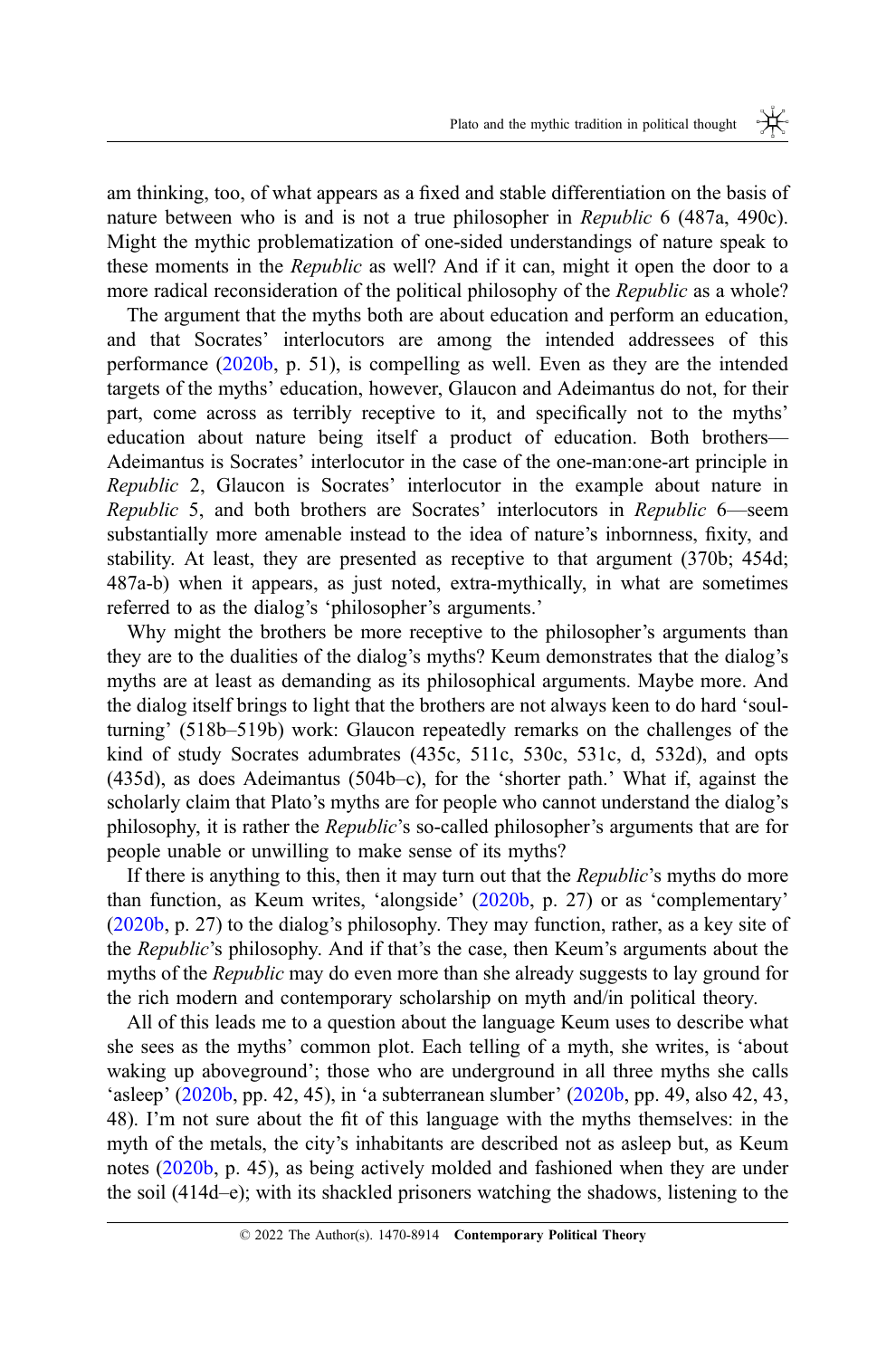sounds and echoes of the people parading up and down the wall behind them, and chattering amongst themselves (515a–b), the cave of the cave allegory seems to be the opposite of 'sleepy' [\(2020b](#page-27-0), p. 49); likewise, the myth of Er describes those awaiting reincarnation in active terms, as lamenting and weeping or celebrating, choosing lots, and the like (615a, 617e–620d).

Sleep is mentioned in the myth of Er, unlike in the myth of metals and the allegory of the cave: after those who have chosen their new lives drink from the river of Lethe, Socrates describes them as falling asleep and forgetting everything they have undergone (621b). Socrates' account is based on the reporting of Er, who, having neither drunk from the river nor having forgotten anything, seems, as the relevant target of the transformational education in this instance, to be specifically excepted from sleeping (621b).

Similarly, in regard to Keum's language of 'awakening' ([2020b,](#page-27-0) pp. 42, 47, 51): in the myth of the metals, the underground dwellers are described not as waking up but as being made to 'spring up' by the earth (414e); the one who emerges from the cave does not do so upon awakening from sleep but is rather 'forced,' as Keum notes [\(2020b](#page-27-0), p. 47), compelled or dragged up and out (515c–516a); as Keum mentions, too ([2020b,](#page-27-0) p. 52), Socrates describes Er not as waking up on his funeral pyre but as coming back to life (614b).

Socrates' language here seems important, for whereas sleeping and waking figure a kind of binary—where being asleep seems to betoken a lack of education, as Socrates suggests of the slumbering Athenians in the Apology (30e–31a), and being awake is to be enlightened—the myths, as Keum so persuasively demonstrates, depict the transformational capacities of education, and in so doing, trouble any bright lines between being or not being educated. As Keum notes, in the myth of the metals, the underground dwellers *are* being educated when they're under the earth.

If the myths represent nature as not only fixed and stable but also as encultured by education, then it is to be expected that education will be happening whenever and wherever natures are being formed by culture and its institutions, whether that's under and by the earth or aboveground, whether inside or outside of the cave, whether one is dead or alive, whether for better or for worse.

Jill Frank

## Mythic and extra-rational persuasion in modern and late-modern thought

One of the most uncomfortable moments for any defender of Rousseau's political thought comes in defending his use of the lawgiver, who, he insists, is 'unable to use force or reason' and must, therefore, 'have recourse to an authority of a different order, something that can constrain without violence and persuade without convincing.' In this spirit, Rousseau directs a great lawgiver to put 'his decisions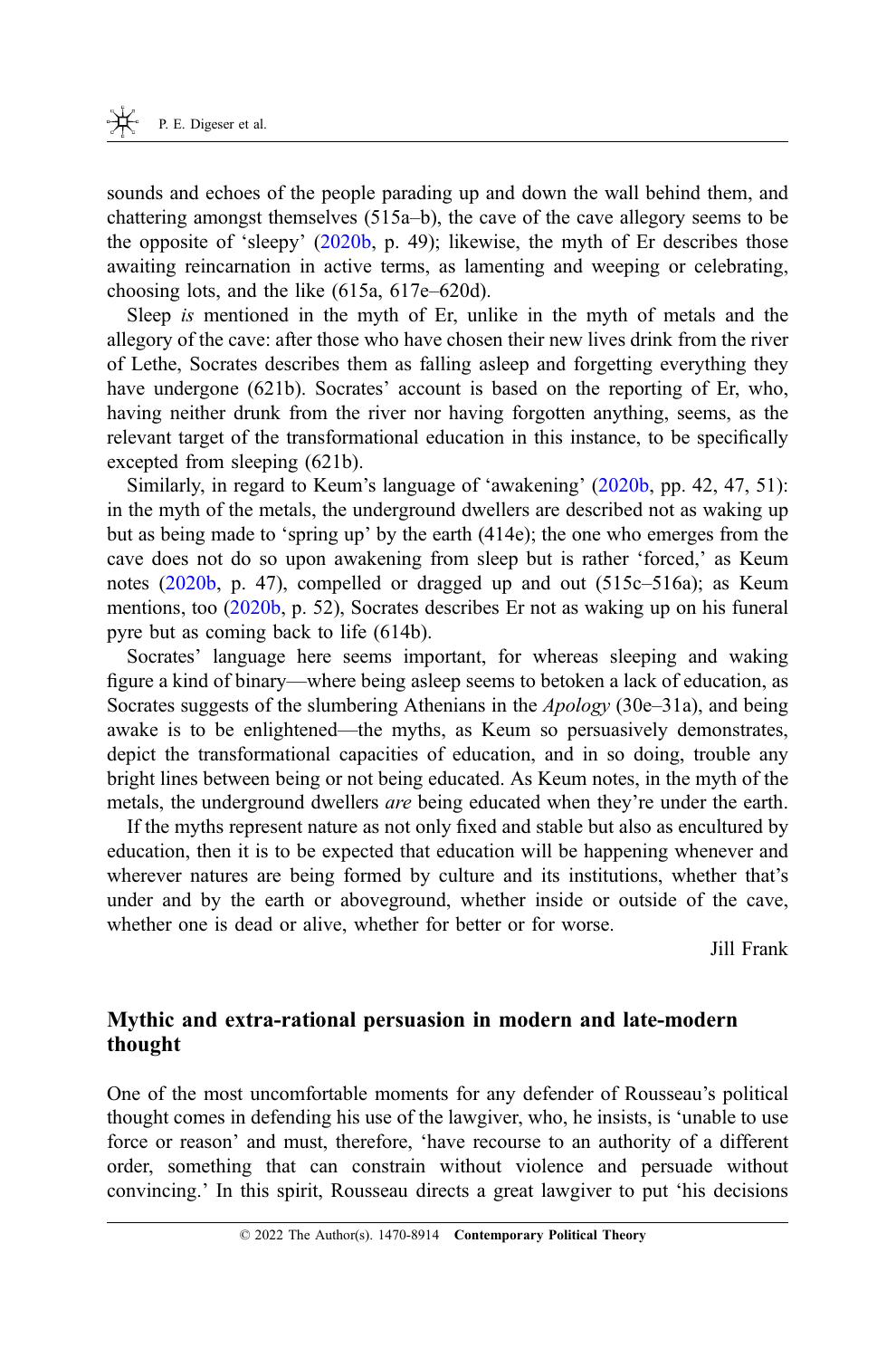into the mouth of the immortals, so that those whom human prudence cannot shake can make the gods speak or be believed when he announces that he is their interpreter' ([2018,](#page-27-0) pp. 236–237). The classic 'conceptual problem' in Rousseau's appeal to such measures is that by abandoning rational persuasion as the means of convincing citizens to embrace their laws, he has undermined the very will of the citizens themselves—and in doing so, has undermined the very legitimacy of the state. As Patrick Riley once put it, once Rousseau appeals to the lawgiver's storytelling, 'consent is something less than real consent, since it is based on an irrational device' (Riley, [1982,](#page-27-0) p. 117).

Riley's critique of Rousseau is powerfully reasoned and a serious objection to a political philosophy grounded in reason—a fair mode of criticism to a philosopher who is significantly attached to the Enlightenment, or the Age of Reason. It was in many respects the goals of Enlightenment philosophy to move beyond the fictions and fables employed by ancient and medieval thinkers—stories that seemed to disrespect the reasoning capacity of citizens in an increasingly democratic age. As Tae-Yeoun Keum acknowledges in her brilliant new book, the reliance on myth and fables 'boded ill for the status of Plato' [\(2020b](#page-27-0), p. 122), who had founded the tradition of employing such devices amidst an otherwise highly rational philosophic project. While there were still vibrant pockets of Platonist philosophers in early modern Europe, the rationalist strain was increasingly powerful and surely a central component of its Zeitgeist. As such, Keum notes, early modern thinkers, such as Matthieu Souverain, characterized Platonism as 'Absurd as the Theology of the Poets, and as unpolish'd as the Religion of the most superstitious vulgar' [\(2020b](#page-27-0), p. 122). Just as mathematics was replacing Scripture in the new science of Kepler, Galileo, and Newton, so, too, the moral and political sciences needed to distance themselves from the fables and myths that were central to the storytelling of the Ancients.

This powerfully scientific and secularizing trend of modern philosophy is what makes Keum's chapters on myth in early modern philosophy so compelling. Among other fascinating observations, she draws attention to countercurrents of this modernizing intellectual culture that demand attention. This is because, as Keum suggests, for these thinkers, 'we are not so much condemned to myth as we have a need for it' ([2020b,](#page-27-0) p. 31)—that there are important lessons that can be effectively conveyed in no other way.

Keum treats three early modern thinkers in two chapters: More, Bacon, and Leibniz. More and Bacon constitute chapter 2. She notes that these two thinkers both had Plato very much in mind in constructing their respective utopias and employed Platonic-style myths as part of a 'preservationist enterprise' [\(2020b](#page-27-0), p. 85)—myths deployed to inspire a sense that their institutions would be 'worthy of maintenance' ([2020b,](#page-27-0) p. 86). In particular, both More and Bacon used myths to resist (ironically perhaps) the Platonic doctrine that even the best political institutions are fated to degenerate. As such, for Keum, 'More's and Bacon's founding myths uphold an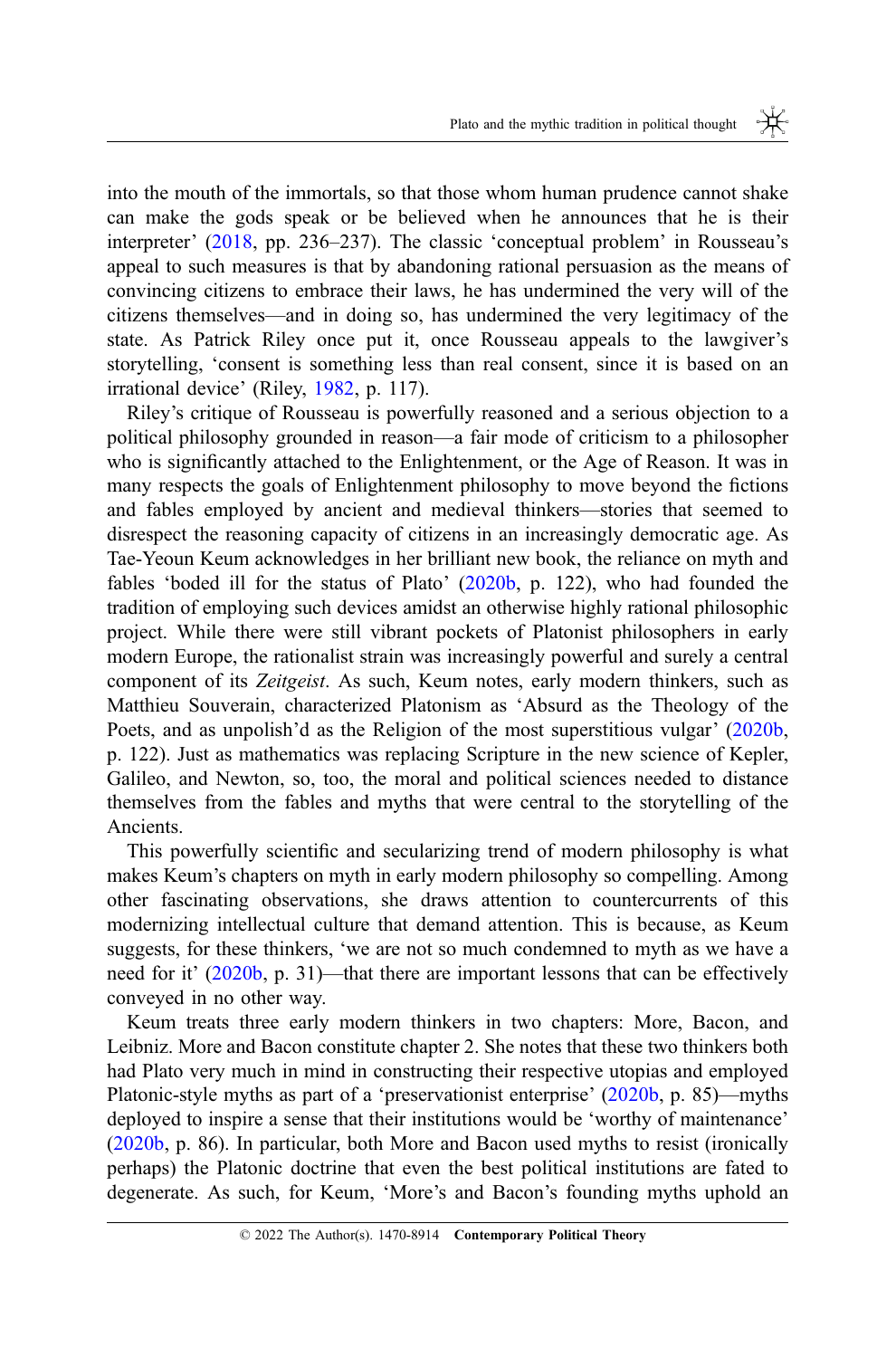ideal vision of political stasis'  $(2020b, p. 90)$  $(2020b, p. 90)$  $(2020b, p. 90)$ , perhaps of special appeal in an age of political upheaval. This includes the preservation of an intellectual aristocracy that would be key in the stability of the larger political regime. In making her argument, Keum does not fail to observe just how off the mark Horkheimer and Adorno were in depicting Bacon to be 'the prototypical embodiment of the Enlightenment struggle to escape myth' [\(2020b](#page-27-0), p. 96). While Bacon's idols of the mind were very much intended to promote rational modern inquiry, at the same time he insists that myth has the capacity 'to clear and throw light upon' the same. This is one reason, for example, that Bacon's writing is full of similes and metaphors, such as his story of the bees in the New Organon. For Bacon and More, myth can be a powerful tool for communicating truths that are difficult to convey in any other way.

Keum's second chapter on the moderns focuses exclusively on the German philosopher, scientist, and mathematician, Gottlieb Wilhelm Leibniz. If anything, Leibniz is an even more surprising candidate for participation in a 'mythic tradition' than Bacon, given his role in inventing calculus and the rigorous logic that would ground the contemporary analytic philosophical tradition. Yet careful readers of Leibniz have long known that he was a deep admirer of Plato (e.g., Mercer, [2001](#page-27-0); Riley, [1996](#page-27-0)), so perhaps this should not be surprising after all. To be sure, his deployment of myth was much more limited than that found in More and Bacon largely restricted to the concluding paragraphs of his *Theodicy* in a section known as his 'Petite Fable.' As Keum skillfully outlines, Leibniz builds on Lorenzo Valla's fable that depicts a conversation between Apollo and Sextus Tarquinius, in which Apollo informs Tarquinius of the horrible crimes that he is about to commit and of his inability to do otherwise, resigning him to his fate. Yet Leibniz chooses to push the fable further, with Tarquinas appealing his fate to the god Jupiter, who offers him a choice: 'if he agrees to give up his crown in Rome, the Fates will grant him a different future' ([2020b,](#page-27-0) p. 109). As Keum notes, after some deliberation, Tarquinius declines the offer, still accepting his fate. When the high priest and witness to this encounter, Theodorus, asks why Tarquinius was not simply granted a sinless life, he is directed to the palace of the Fates, in which he learns that Tarquinius's life, robustly sinful, was nevertheless an essential part of the best of all possible worlds that Tarquinius's sins were responsible for the establishment of a great and noble republic that would not have come about without them. Among other insights, Keum depicts the first and the second halves of this fable as working out a dispute between Bayle and Leibniz, in which Leibniz challenges Bayle's doctrine that reason can only lead to destructive skepticism. But for Leibniz, reason could be employed to acquire genuine knowledge of a beautiful universe. Leibniz's conception of modernity was not to surrender to the limits of our reason, but rather to live in a 'meaning-driven world,' in which 'a reason exists behind everything in it' ([2020b,](#page-27-0) p. 133). This conception of the world, as depicted in the Petite Fable, embraces a view of the future in which knowledge could continue to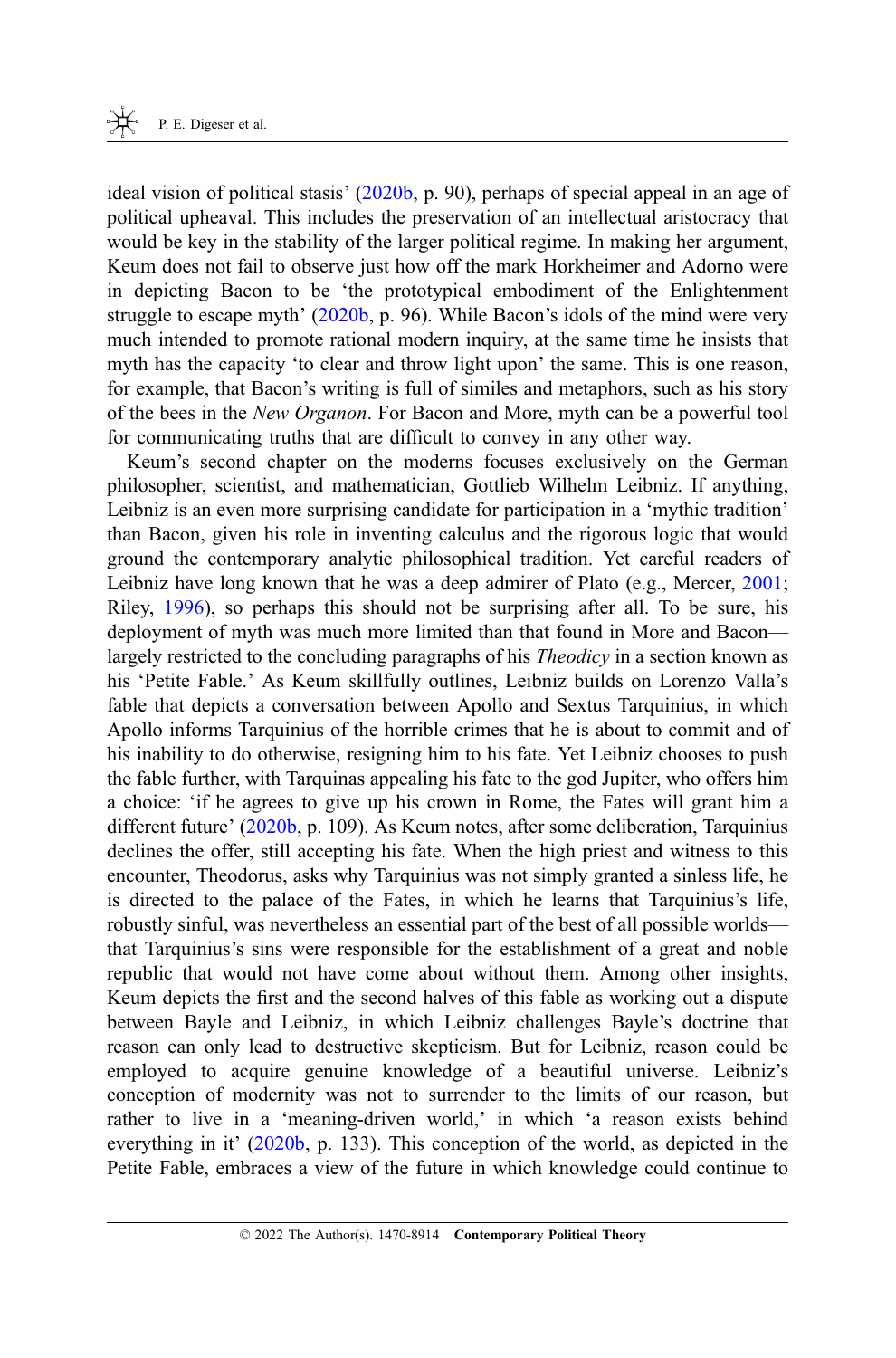expand and humanity could progress along with it. Thus, for Leibniz, fables and myths could play a central role in modernity, rather than stand in its opposition.

Keum is not shy about acknowledging the dangers associated with myths, especially over the past century, such as 'Nazi ideologues … [who] present their propaganda as a form of myth'  $(2020b, p. 234)$  $(2020b, p. 234)$  $(2020b, p. 234)$  or in approaching them 'in the interest of easily the communication of difficult or otherwise unpalatable philosophical messages to a nonphilosophic audience' ([2020b,](#page-27-0) p. 225). For her, myth need not be associated with either of these outcomes, but rather can advance the philosophic project where syllogisms and rigorously reasoned logic simply are not up to the task. In many ways, Keum's appeal to the virtues of the mythic tradition echoes T.K. Seung's appeal to what he calls the 'poetic tradition' of western philosophy, which he also attributes to Plato and which stands in opposition to the modern quest of philosophers to express their idea in a fashion akin to natural science (Seung, [2007](#page-28-0)). For Seung, some of the most important philosophic conceptions, including Plato's theory of the forms, could not be articulated through dialectic or argumentation but only conveyed through similes and allegories. He finds similar efforts in the works of Dante, Goethe, and Nietzsche, who found poetic expression to be a far more vibrant and effective mode of communicating philosophical ideas and perfected a philosophical method we would do well to recover in the twenty-first century. Keum finds Plato's mythic tradition to be a powerful but largely untapped resource in contemporary philosophy, with the capacity to 'tap into a deeper figurative process in the way humans frame and structure their worldviews' ([2020b,](#page-27-0) p. 225).

Keum's arguments are insightful, forceful, beautifully crafted, and brimming with valuable advice to political philosophers who would do well to listen to her, insofar as too many academic philosophers and political theorists have allowed themselves, as Seung has argued, to be 'smothered by the envy of science' (Seung, [2007,](#page-28-0) p. 67).

While I find myself amazed and sometimes even moved by Keum's arguments, I want to raise a couple of questions. She attempts in to draw a sharp line between the Platonic mythic tradition and other modes of non-syllogistic persuasion, such as religion. But I'm wondering if Plato himself would draw such lines. Consider, for example, how Plato drew on such resources in his dialogs. One such resource was music, which was central to his theory of education insofar as 'rhythm and harmony permeate the inner-most element of the soul, affect it more powerful than anything else, and bring it grace, such education makes one graceful if one is properly trained, and the opposite if not' (Plato, [2004,](#page-27-0) 401d). Or consider, perhaps more controversially, Plato's insistence on incorporating religion into and even mandating it for Magnesia in Book 10 of the Laws. It can be argued that these elements of Plato are just as much a part of his philosophy as are the myths that Keum describes. I suppose what I want to know is whether or not she regards these as elements of Plato's mythic tendencies, working in tandem with the myths, or at odds with Plato's use of myths.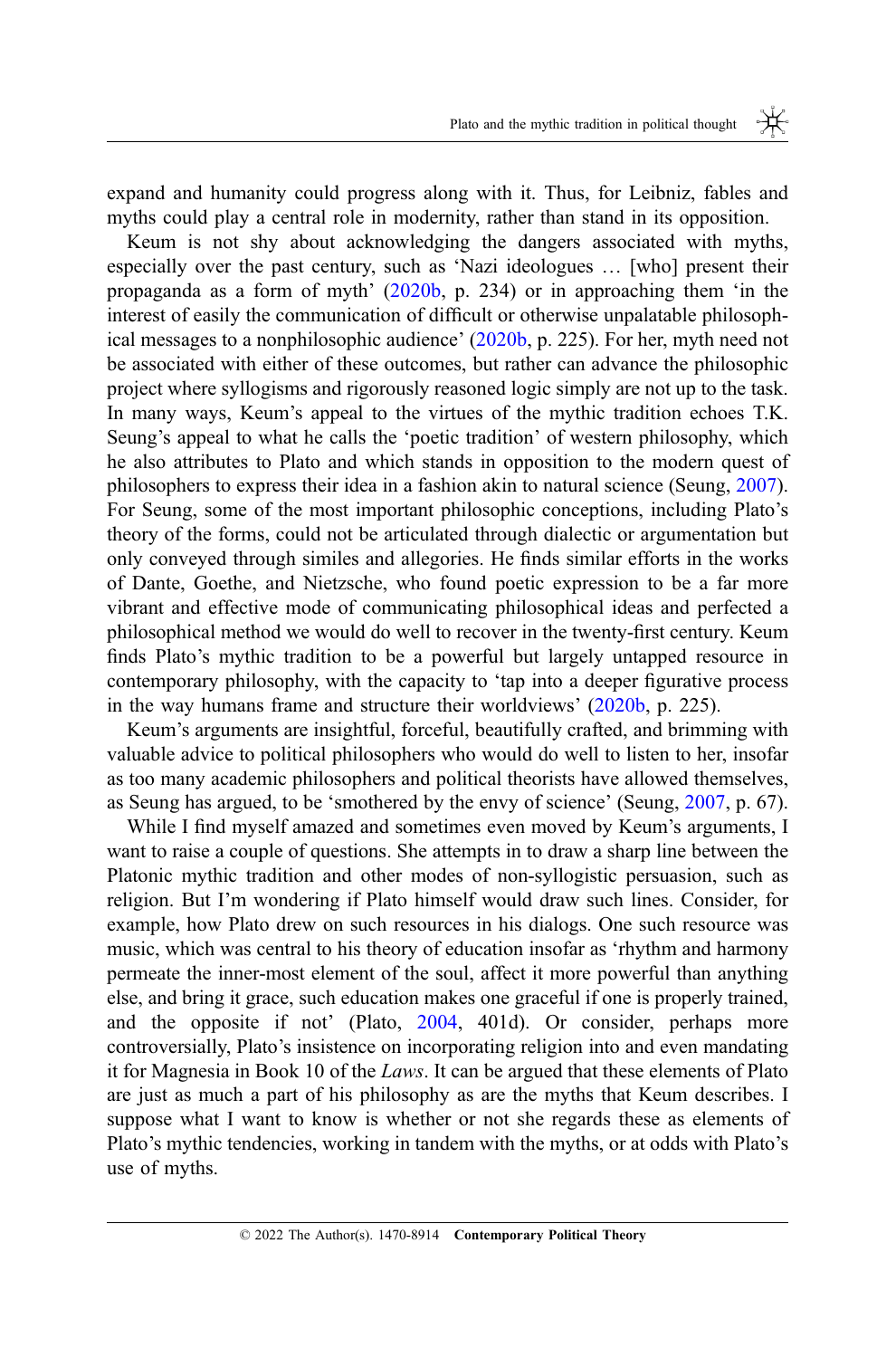Further, along these lines, if religion—even in a thin sense—might be regarded as a component of the mythic tradition, then perhaps we ought to revisit Keum's claim that Habermas is at odds with it  $(2020b, p. 228)$  $(2020b, p. 228)$ . I pose this question because, even as the first several decades of his career suggested a philosopher rigorously committed to the method of sobering reasoning, his post-secular turn suggests that religion might well be a necessary component of generating consensus and inspiring performance of civic duties (Habermas, [2007,](#page-27-0) [2010\)](#page-27-0)—along the lines of what Keum attributes to the power of the mythic tradition to 'equip individuals and communities with momentum and meaning' helpful in maintaining social orders ([2020b,](#page-27-0) p. 239). And if this is true of Habermas, it would certainly be true of Rousseau's lawgiver, in his appeal to the constitution's divine origins.

The point of these questions, really, amounts to this: where do we draw the lines between myth and these other modes of appealing to readers and citizens. And are there important reasons to draw the lines at all? Or should we perhaps follow Plato's model of marshaling all the available modes of persuasion?

David Lay Williams

#### Hierarchy, context, and the future of myth in modernity

In the middle of the last century, Carl Schmitt attacked what he called 'the myth of the closure of any political theology' (Schmitt, [2008](#page-28-0)). In Plato and the Mythic Tradition, Tae-Yeoun Keum works to correct what we might call a wider 'myth of the closure of philosophical myth.' Against rationalists and positivists who would judge philosophical arguments purely propositionally, and against genealogists in the tradition of the Frankfurt School who doubt that there is, or ever has been, a difference between myth and Enlightenment, Keum presents us with a history of philosophical myth that is both philosophical—that is, concerned with reasons—and mythical—that is, irreducibly tied to its literary form. Keum insists that this hybrid way of doing philosophy not only persisted across the post-classical period, but that it remains very much with us today.

Keum's, however, is not the only possible approach to the study of philosophical myth. The following brief intervention will compare her way of reading the history of myth and philosophy with the approaches of two other more or less widely practiced methods of doing the history of political thought today. After this comparison, I will raise an additional philosophical challenge to the idea that myth is still possible for contemporary theorists (or, if you will, provide one more argument for the 'closure' of myth). I will limit the discussion to the role of myth in German idealism, although this is only one of several periods in the history of the Platonic tradition of myth making so richly explored by Keum. But even given this constraint, I hope to both draw out the distinctness of Keum's way of writing the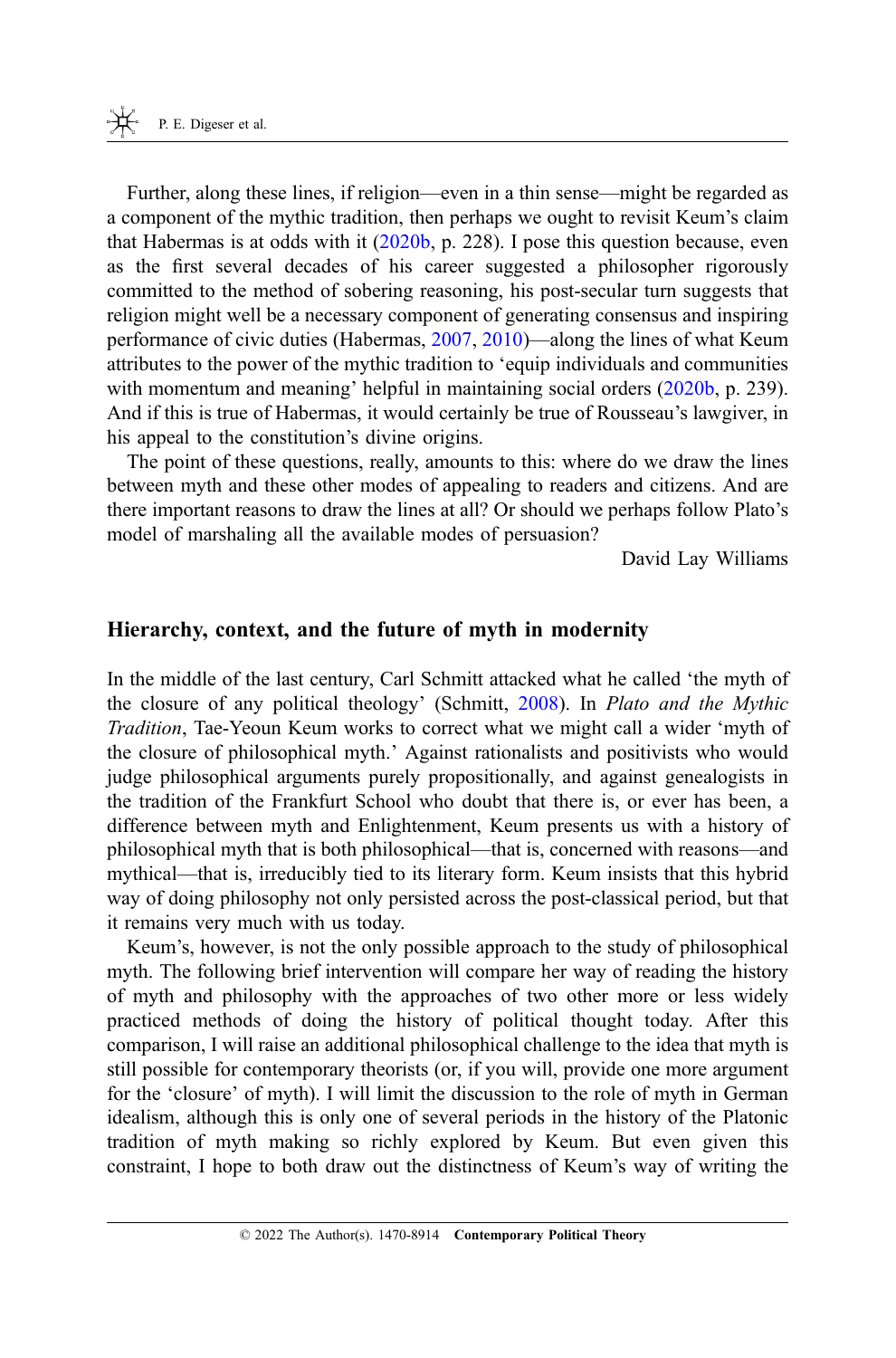history of political thought and to raise some questions, in the context of this critical exchange, as to the future of myth for political theory.

At the heart of Keum's Plato and the Mythic Tradition is a challenge to the marginalization of myth in the history of political thought. This challenge is developed through close readings of particular political-theoretical myths, each of which exists in dialogue with Plato. The authors in this Platonic tradition pose a challenge to the contemporary dismissal of myth because 'to varying degrees, they felt that our reliance, in social and political life, on certain deep, unconditioned frameworks was an inevitable consequence of the human condition' ([2020b,](#page-27-0) p. 28). According to this view, myth is a useful and constructive intellectual tool that accomplishes things otherwise unavailable to other tools, as even as stolid a demythifier as Ernst Cassirer seems to have acknowledged. In short, philosophy has a 'need' for myth (Keum, [2020b](#page-27-0), p. 31). Keum identifies this as a 'symbolic need' having to do with our 'shared imaginative frameworks.' It is the nature of this need that will be the first point of contention.

The question of a recurring need for myth across the corpus of post-Platonic political thought immediately calls to mind one of the only political-theoretical methodologies to consistently take the mythical aspects of Platonic texts (and Platonistic texts) as seriously as Keum does: the method of close reading often identified with the thought of Leo Strauss. Strauss' approach is often caricatured (and perhaps sometimes practiced) as what Keum calls the 'cynical' use of myth that mythical tools are used by philosophers in order to cement their own place within society by means of political theory. But as Keum herself notes, Strauss himself was really most interested in the need philosophy has to say different things to different people, or, perhaps, the same things in different ways.

Strauss and Keum agree about a key point: the need for myth. Keum's idea of need is broadly structuralist and egalitarian—it is about a general human need. Strauss' theory of the necessity of myth, however, is sociological and unegalitarian —that philosophers, as a profession, tend to observe society in terms of hierarchies. This hierarchical tendency reflects the social reality within which philosophers live but also determines how they write. They write to be understood, but by different people in different ways. When the myth of the metals in Plato's Republic is told to the guardians, for instance, the need it fulfills is the need for conditioning watchers who will not be watched. When the myth of Er in the same dialogue is told to a gentleman, the need it fills is that of defending correct behavior to one who lives 'aneu philosophias' (without philosophy). Different myths are structured differently for different audiences and may even require different normative assumptions (that humans are born into autochthonous citizen families, for instance, or that they are reincarnated as other humans, or even as animals). For Strauss, the inconsistency of myth and reason, and of myths with one another, is not evidence of the instability of the philosophical project but rather philosophy's formal solution to the diversity of human listeners. Philosophy's 'need' for myth takes on a different meaning.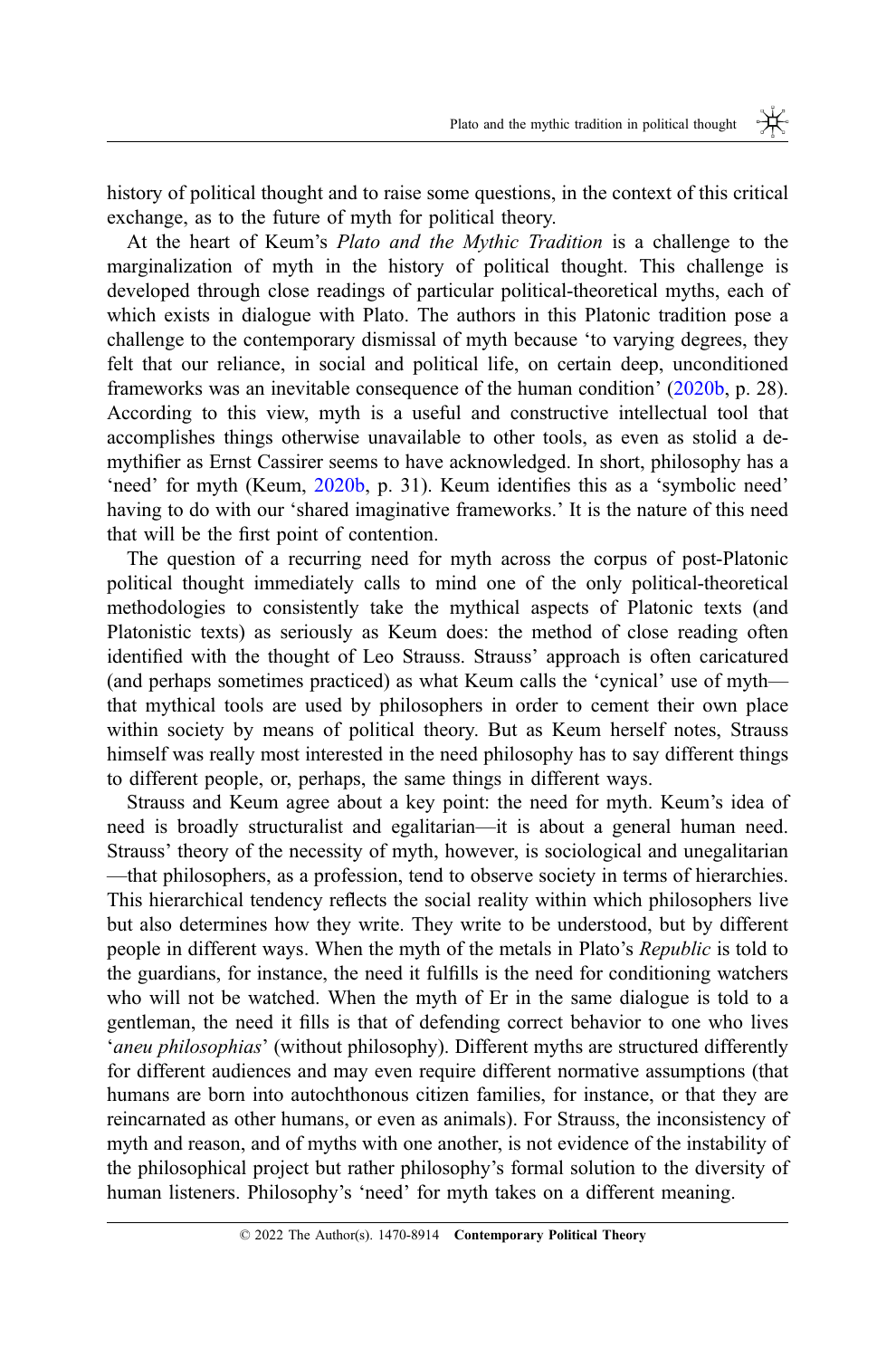One of the clearest test cases for the nature of the relationship between hierarchy and myth can be found in the work of the German idealists. As Keum puts it, the problem faced by the poets and philosophers of German idealism was whether 'given the choice that modernity presented between rational community and poetic individuality, [it is] possible to have a poetic community' [\(2020b](#page-27-0), p. 156). Schiller, Hölderlin, Schlegel, and Schleiermacher turned to myth because of its unique power as a poetic source that could create interpersonal bonds. This new mythology represents a break with traditional mythology in an important sense. Keum cites the words of the Oldest Systematic Program of German Idealism: 'the enlightened and unenlightened must shake hands' ([2020b,](#page-27-0) p. 181). In the new, modern form of myth, traditional hierarchies of philosophical interpretation will be overcome once and for all. This is, as Keum notes, an explicitly egalitarian, and explicitly revolutionary project. But it puts one in mind, again, of Strauss' observation about what he calls 'the art of philosophical writing.' According to Strauss, the writers of the earlier German Enlightenment, at least up to Lessing, agreed that all ancient philosophers made hierarchical distinctions in their writing. Strauss explicitly identifies Schleiermacher's Plato interpretation, which Keum cites as evidence of German idealist Platonism, as a decisive moment in the *reversal* of this consensus (Strauss, [1952](#page-28-0), p. 28). The aim of Schleiermacher was to provide one Plato for everyone. For Strauss, the egalitarianism of the new idealist mythmakers is a sort of performative contradiction—philosophical myth is definitionally non-egalitarian, and once it tries to become egalitarian, it will no longer be myth. (It may perhaps become ideology, a myth that even the tellers believe to be true). Social and political egalitarianism obviate the possibility of philosophical myth.

One need not be a Straussian in order to find the 'need' for philosophical myth in German idealism to be ambiguous. If Strauss agrees with Keum about the literary importance of myth, but thinks that this importance fundamentally declines under conditions of philosophical and sociological egalitarianism, contextualist scholars of the history of political thought might disagree with Keum from an earlier point. Keum does not want to reduce the use of literary myth to a dependence on the sorts of political ideologies and background narratives that are sometimes casually referred to as 'myths' and that she classifies as 'deep myth.' A contextual approach, however, might reasonably insist that it precisely *can* 'be enough to take it as given that deep myths and literary myths are necessarily related in such a way that they can be posed as a single problem' [\(2020b](#page-27-0), p. 25). Indeed, perhaps an adequate understanding of the context of the first generation of German idealists would push the reader to do just that.

The contextualist challenge here could plausibly focus on the conditions for the possibility of a 'need' for political myth in German idealism. When the Denker und Dichter of the Tübingen circle were thinking about poetic myth as a foundation for national renewal and about the poetic nation as an egalitarian alternative to the bureaucratic state, there were at least two contextual mythic forms mediating their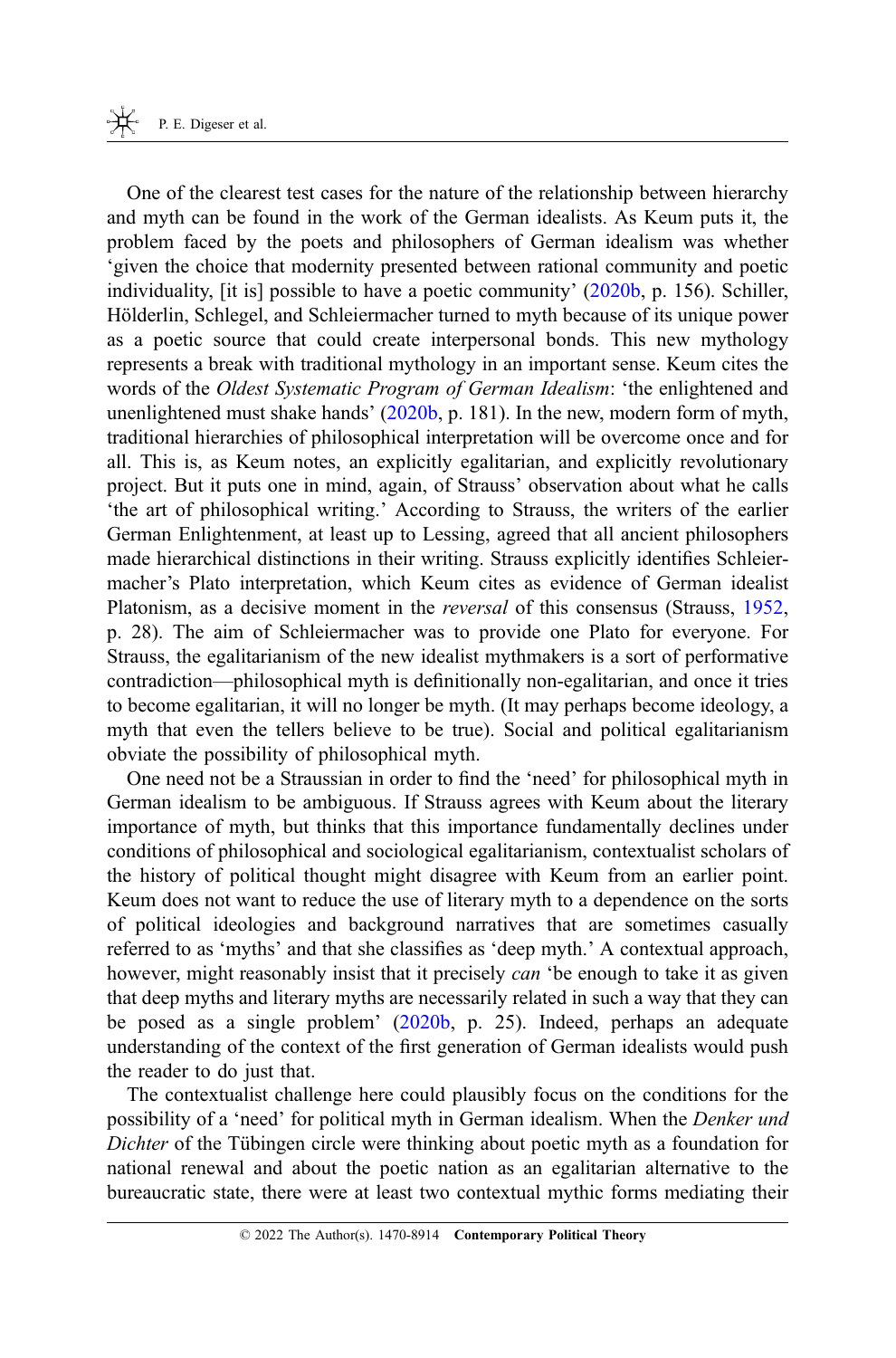attempts. The first was the 'deep myth' of the French revolution (liberté, egalité, fraternité) discussed by Keum. The second is potentially even more salient, because it is both a deep myth and itself a form of literary myth: the 'rediscovered' national poems of Ossian. Ossianic poetry had a profound effect on Germany, and on Goethe and Schiller in particular. Even Hölderlin's hymns may owe as much to the sort of proto-romantic ideas of autochthony popularized by Ossian as they do to the tyranny of Greece over Germany (Gaskill, [2008;](#page-27-0) Schmidt, [2003](#page-27-0)). This is not to dispute the most important claim of Plato and the Mythic Tradition's reading of the German idealists, that the particular fusing of the rational and the poetic is a Platonic move. But once again, the condition of the possibility of the turn to Plato here is apparently an extra-Platonic conception of national myth, and the priority of the nation vis a vis the state as fomented by proto-Romantic movements like Ossianism. The deep myth of national identity may be logically prior to the literary myth of the 'poetic' state.

In addition to these two methodological challenges, which insist that the philosophical 'need' for myth is actually a matter of social hierarchy or contingent historical context rather than human need, German philosophy itself gave birth to what I take to be another important philosophical challenge to the contemporary possibility of myth. This challenge, in the figure of Friedrich Nietzsche, is present at the margins of Keum's recent work but is largely excluded, perhaps unjustly, from the reception story within it. I think that there is good reason to include Nietzsche within the Platonic tradition of myth and philosophy. While Nietzsche was certainly a critic of Plato, he also wrote approvingly that Plato understood the value of an 'honest lie' (Nietzsche, [2017](#page-27-0), III.19). And if Nietzsche chided Plato for making his myths the handmaidens of rational philosophy, are Nietzsche's own carefully crafted images, say, in Thus Spoke Zarathustra, themselves devoid of rational content? Nietzsche, in this sense, was Plato's devoted follower. More directly, Nietzsche's work was one of the most successful examples of the new German mythology prophesied by Platonizing German idealism. From his early infatuation with the national-romantic myths of Wagner to his mature attempts to create a new mythology around the figure of Zarathustra, Nietzsche was, in a sense, the historical continuation of the pattern prophesied by Schiller and Hölderlin.

If Nietzsche should be thought of as part of the Platonic mythic tradition, he also provided a powerful argument (in mythical form, naturally) precisely for the 'closure' of philosophical myth. This argument comes from one of Nietzsche's most successful mythemes, 'the death of god.' The 'death of god' does not only herald the end of Christianity but also the demise of the rational Platonic mythology from which Nietzsche thinks Christianity emerged. The consequences of Nietzsche's argument for literary myth were taken up by Walter Benjamin in his Trauerspielbuch (Benjamin, [1985](#page-26-0)). Unlike the later Frankfurt School critiques of enlightenment as myth against which Keum argues, Benjamin's point is more ambivalent and elegiac. According to Benjamin, certain types of literary myth (like tragedy) are simply no longer possible after the death of god. Instead of the catharsis promised by tragic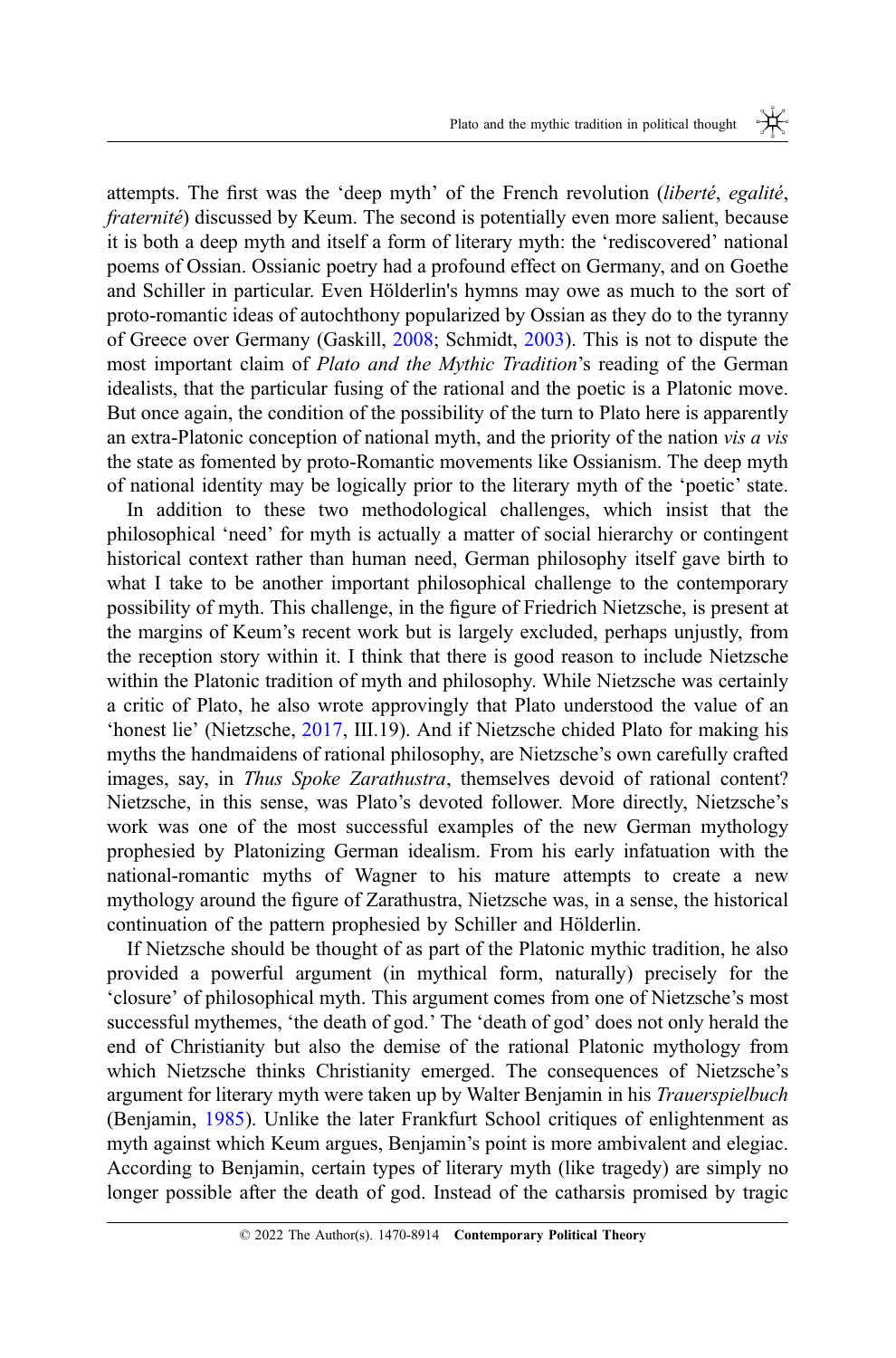myth, all that is available are the ambivalent narrative forms exemplified by Trauerspiel. If Nietzsche is optimistic about the possibilities of new, healthy mythology, Benjamin is more measured about what sort of myth is possible once God is dead. Rather than writing his own philosophical myth, Benjamin beats a retreat to the pose of the academic critic.

This adoption and subversion of philosophical myth in Nietzsche and Benjamin raises important questions about the 'modernization' thesis that Keum claims underlies 'the closure of myth.' Modernization is not only an abstract process; it is driven by concrete social factors. One of the reasons that the disenchantment of the world can happen is because God has died. To put it less imagistically, ways of approaching stories, the structures of authority, and stories about the structure of authority have changed irrevocably. Nietzsche's myth of 'the death of god,' as Benjamin understood, itself undermines the possibility of myth, or at least of the sort of socially useful tragedy that Nietzsche himself admired. Literary myth is now only possible in attenuated (and philosophically frustrating) literary forms like Trauerspiel.

This Benjaminian-Nietzschean line of critique not only suggests a concrete explanation for why the philosophical 'need' for rational literary myths is no longer what it was but also raises the issue of the distinction between myth and tragedy in and for political philosophy. The latter has been the subject of constant discussion in political theory over the last few years (inter alia in Euben, [1990](#page-27-0) or Honig, [2013](#page-27-0)), while the former, thanks substantially to *Plato and the Mythic Tradition*, is only just now beginning to get its due. Tae-Yeoun Keum's work both invites us to remember that tragedy is just one of the many forms of muthos that philosophers have taken up since the early modern period and spurs us to think about what literary myths, including tragedies, can and cannot accomplish in the political theory of the twentyfirst century.

Jacob Abolafia

## Delineating the conceptual boundaries of myth: Plato and beyond

The contributions to this exchange represent an exceptionally fruitful discussion of the questions I hoped to raise in Plato and the Mythic Tradition in Political Thought. I am honored—as any author at the receiving end of the foregoing remarks would be —by the particular care and thoughtfulness with which the contributors have challenged me to deepen my arguments, and I am grateful for the opportunity to clarify my thinking on the place of myth in political theory.

A theme that recurs throughout the exchange is the question of how political theorists ought to delineate the conceptual boundaries of myth. Rebecca LeMoine interrogates the relationship between myth and philosophy by asking what distinctive philosophical resources myth offers that more conventional forms of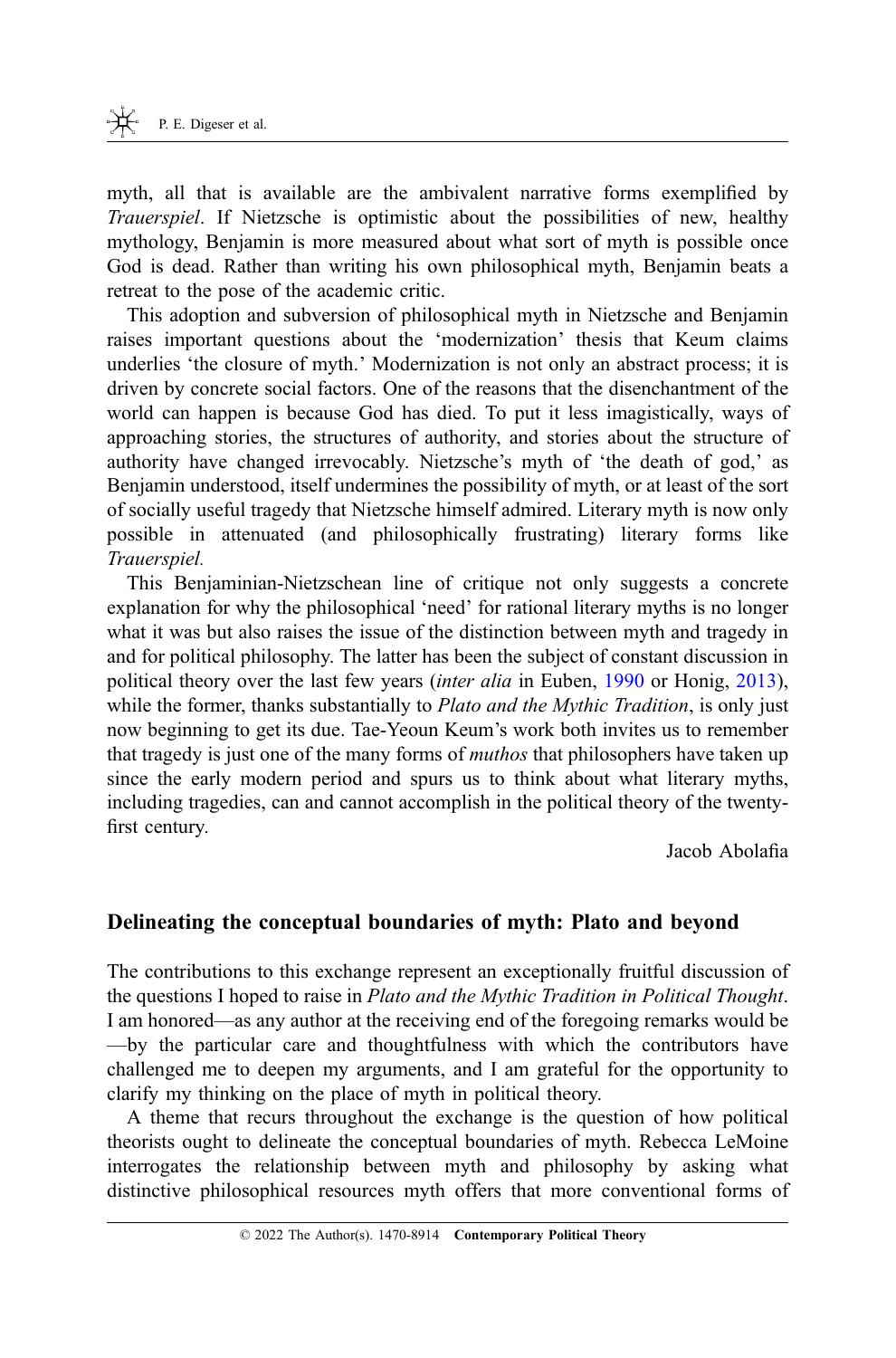philosophical presentation do not. Together with Jill Frank, she inquires into the nature of Plato's myths and how they function within the context of his philosophical writings, while Jacob Abolafia reflects on the conditions under which philosophy can be said to have a need for myth. David Lay Williams asks after the complicated relationship between myth and other concepts, like religion, that have traditionally been associated with it. Although I cannot respond to all of the nuanced points that have been raised in their rich remarks, I hope the ensuing response can provide a modest starting point for investigating a set of difficult and provocative questions that, together, open new pathways into the study of political myth.

In her incisive contribution to the Critical Exchange, Rebecca LeMoine takes issue with a central argument of Plato and the Mythic Tradition in Political Thought: the claim that myth offers unique resources for thinking that are absent from the modes of inquiry and presentation that are conventionally associated with philosophy, especially argumentative discourse. In the context of my reading of the myths in Plato's Republic, in particular, this claim boils down to the suggestion that these myths allow Plato to convey certain ideas in a mode that is at once authoritative and provisional. LeMoine points out that a kind of authoritativeness and openness to later revision are qualities we already find in traditional accounts of philosophy and, moreover, in Plato's own descriptions of dialectic.

LeMoine is entirely right in singling out the provisional quality of being open to revision as a characteristic feature of philosophical practices structured around argumentative reason. Indeed, it is an important component of Karl Popper's ([1962\)](#page-27-0) influential definition of scientific—and philosophical—knowledge as being capable of being critically examined and, depending on the result of that examination, replaced with alternatives. She is also right, though this observation might echo the philosophical calling card of a rather different tradition, in exposing the extent to which argumentative philosophy can inspire an intense, impassioned commitment to its truths—more so than people like Popper might give it credit for.

In myth, however, I believe these qualities come together in a distinctively paradoxical way. As many theorists of myth have suggested before me, the authoritativeness that mythic claims command often stems from telling just-so stories about certain, especially deep-seated and foundational, aspects of our world views that do not often come up for critical examination (Bennett, [1980](#page-27-0), p. 167; Flood, [1996;](#page-27-0) Lincoln, [1989;](#page-27-0) Sorel, [1999,](#page-28-0) pp. 21, 29; Tudor, [1972\)](#page-28-0). At stake here are not abstract principles, but dense and figurative forms of thinking that frame our lived perception of reality. Such elusive imaginative frameworks have long been associated with the category of myth, but few modern theorists, with the notable exception of Hans Blumenberg and his adherents, have appreciated their capacity to be reworked by new myths (Blumenberg, [1990;](#page-27-0) Bottici, [2007](#page-27-0)). Taking both these things seriously requires straddling what Jill Frank has characterized in her contribution as a 'mythic duality.' In the case of the *Republic*, for instance, I have argued that Plato uses myths to repeatedly reframe a thick understanding of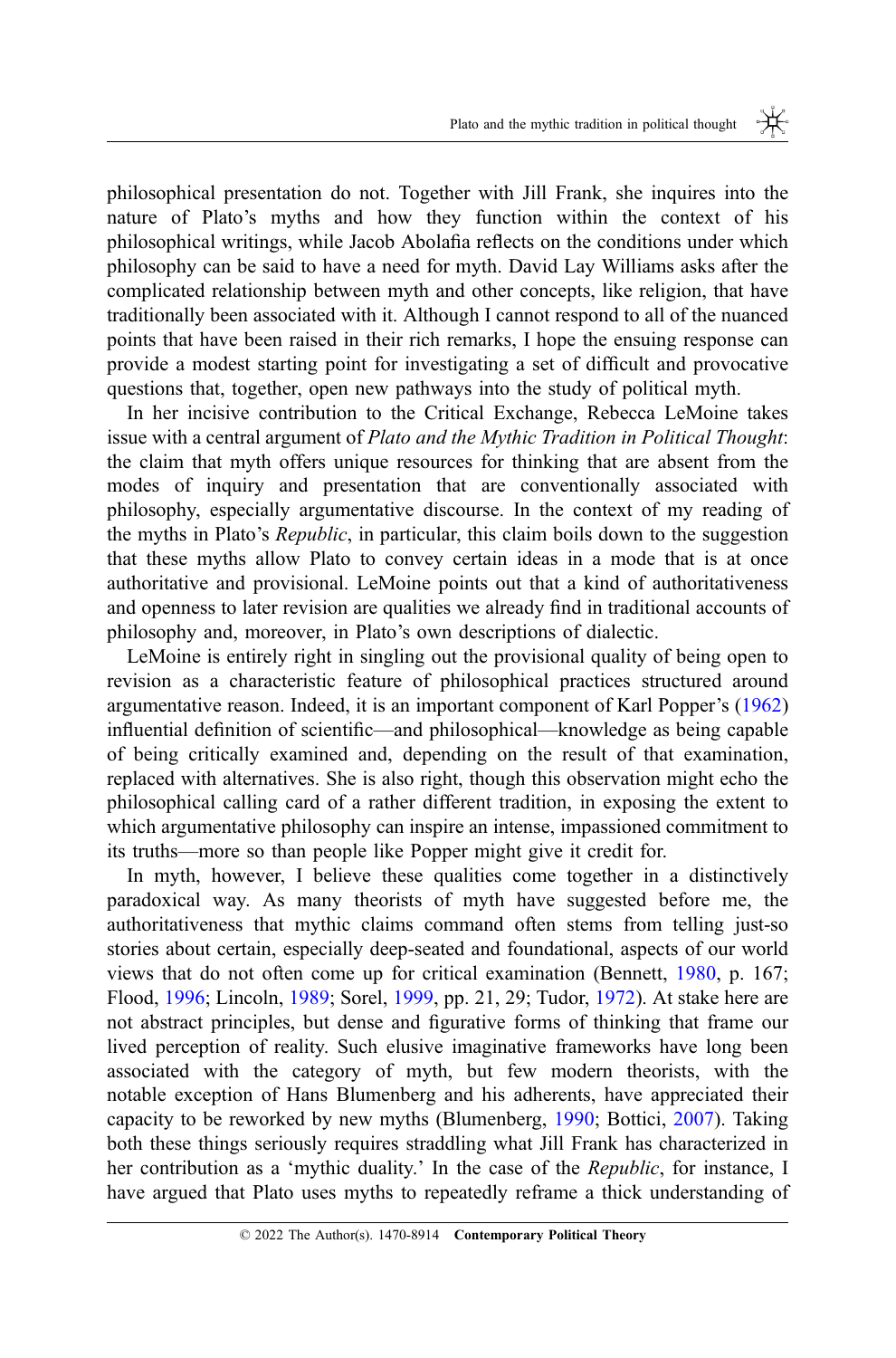nature as a source of normativity. With each telling of a myth about nature and education, Plato appeals to the idea that nature is a fixed essence within each individual while simultaneously suggesting that nature is, in fact, fluid and subject to the effects of education.

Of course, there remains the broader, thornier question of whether there are, in fact, distinct frameworks of thinking in the background of our world views that are accessible by myths but permanently closed to argumentative or critical reason. This question is far more endemic to debates within twentieth-century continental philosophy than it is natural to Plato. However, Plato—as well as his successors in the mythic tradition—appear to have erred on the side of at least entertaining some version of that possibility. Certainly, they believed that myth was an especially wellsuited medium for engaging an assortment of deeper, more figurative strands of our political and philosophical imaginations. This, I hope, also helps to address two of LeMoine's other questions concerning the function and place of myth in Plato's political thought. First, LeMoine suggests that one reason why Plato might opt to use myth—especially if it is the case that it does not offer any novel resources that are unavailable to argumentative forms of philosophy—is that he understands different kinds of discourse to be appropriate to different parts of the soul. Relatedly, LeMoine also asks for a fuller account of whether Plato draws hierarchical distinctions between better and worse forms of discourse, in much the same way he does so between better and worse political arrangements and ways of leading one's life.

My reading of Plato is admittedly more invested in bringing out the extent to which Plato's conception of philosophy, and the reasoning parts of both the soul and of the city, are more closely intertwined than commonly acknowledged with mythic ways of framing our world views. Accordingly, I have often found myself downplaying the hierarchical distinctions that Plato draws between the various parts of the soul and the city. At least where the thought processes of individuals are concerned, however, I believe that philosophers are, for Plato, just as affected by the stuff of myth as their compatriots and fellow human beings. This may very well be the case because, as LeMoine suggests, myth speaks more directly to those parts of the soul that deal in vivid images, fantasies, and other figurative forms of thinking that work in tandem with abstract reasoning to guide and orient our understanding of the world. What I am trying to resist, however, is the line of thinking that designates myth as an inferior and purely emotional medium, used only to persuade audiences of ideas that have already been worked out beforehand in a more conventionally rational mode. In that regard, I also resist the temptation to map myth and argumentative discourse onto the kinds of neat hierarchical distinctions we see in Plato's metaphysics. As Jill Frank ([2018](#page-27-0)) reminds us, Plato uses many different literary devices in his dialogues for different purposes. Myth is simply one of those devices, and the one I have chosen to focus on in my project. I am also fully in agreement with LeMoine's undertaking in her own Plato's Caves of disclosing the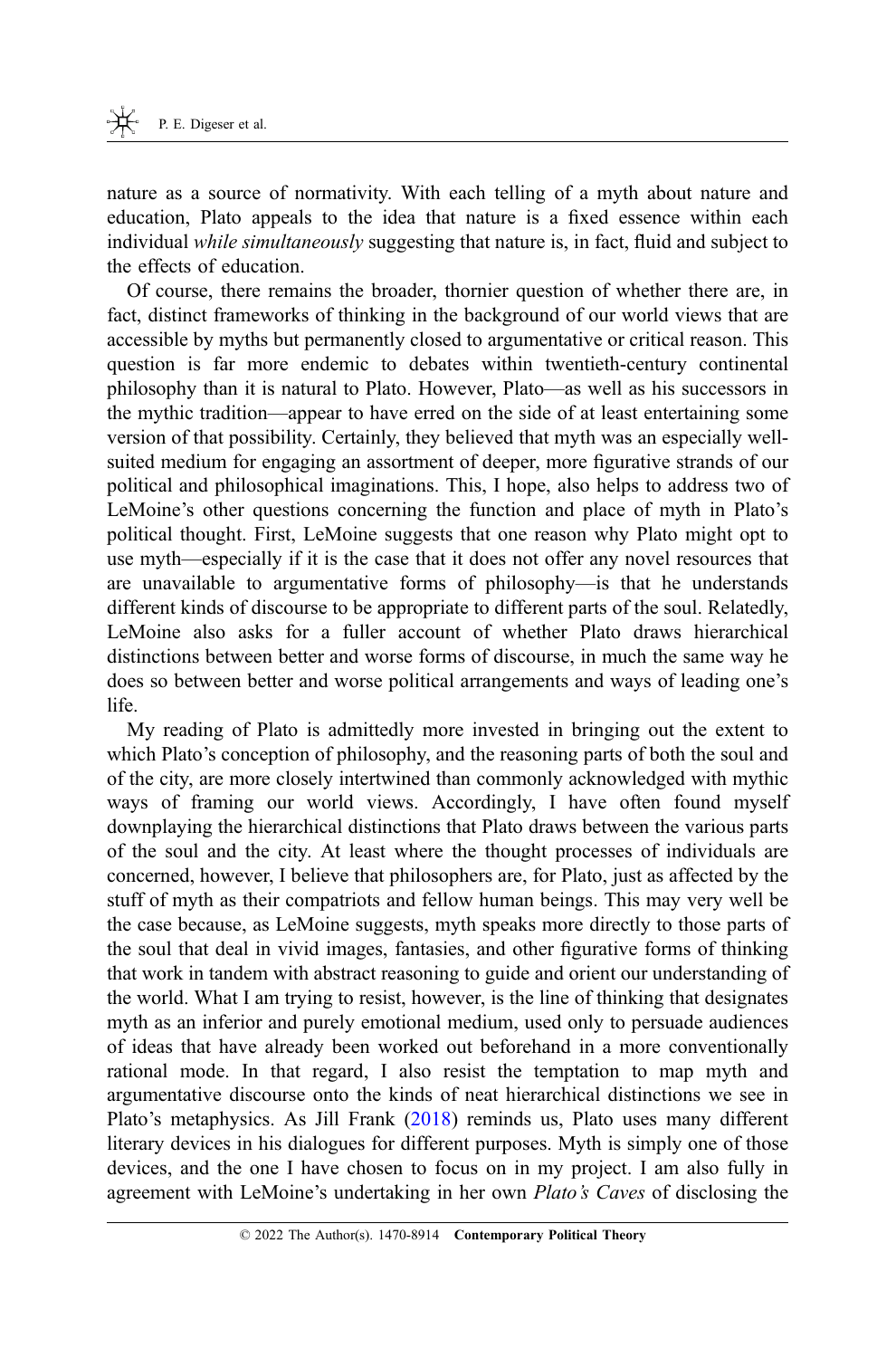importance of Plato's theory of culture to his political thought [\(2020](#page-27-0)). As a theorist of culture, Plato, as I read him, understood that the cultural background to politics was a space shaped by the exchange not only of arguments but of the entire array of diverse forms that ideas can take.

Jill Frank is more willing than LeMoine to accept my claim that the myths of the Republic offer a distinctively authoritative yet provisional means of reinscribing the concepts that are taken for granted in culture and society. Nonetheless, she also sees the need for a more fine-grained defense of this particular interpretation of Plato's text. For instance, she questions my insistence on using the language of sleeping and waking to establish the connection between the three major myths of the *Republic*, especially when Plato does not, in fact, use words derived from or otherwise related to 'sleep' in the passages in question. The choice of language here is important, in particular, because it can risk painting a misleading picture of the process of education as a strict binary—so that a student might be considered either educated or uneducated in much the same way a person is either sleeping or awake at any given point in time. Similarly, Frank also points to a potential incongruity between the myths' complex and paradoxical representation of nature, and the more one-sided treatment of the same concept elsewhere throughout the Republic.

I appreciate Frank's commitment to careful and accurate readings of Plato's text, and especially his word choices. This is a broader methodological commitment that I believe I share with both Frank and LeMoine. Nonetheless, I stand by my representation of the three major myths of the Republic as stories of sleeping and waking. At one level, I take Plato to be playing with a number of preexisting tropes at the nexus of Greek mythology, literature, and religious thought—which he incorporates into his own rhetoric elsewhere—that singled out sleep as a special state of being: as a site of supernatural dreams, as a pause from living (Dodds, [1973](#page-27-0), pp. 102–134; Harris, [2009;](#page-27-0) Wohl, [2020](#page-28-0)). Here it may make sense to turn exclusively to the language of dreaming, which Frank finds more suitable, to describe the plot structure common to the Republic's myths. But at another level, I think the contrast between sleeping and waking helps bring out a parallel contrast between reality and unreality, which I believe Plato intended to make a major feature of the three analogous myths. If my description of these myths appears to impose a misleading binary on an otherwise continuous and messy process of education, it is because this is part of the myths' intended effect.

It is important, in each myth, that a prior understanding of the content of nature is summarily dismissed in favor of a new conceptualization, ushering in a new sense of reality that is discontinuous with what had come before. This is the part of the myths' work that I have described as distinctively authoritative, which is just as important as the part that reminds audiences of the ultimate provisionality of such authoritative understandings. The kallipolis is structured around the fixed images of individual nature that come out at the other end of these conceptual reshufflings. For the practical purposes of running the kallipolis, the guardians will have to resort to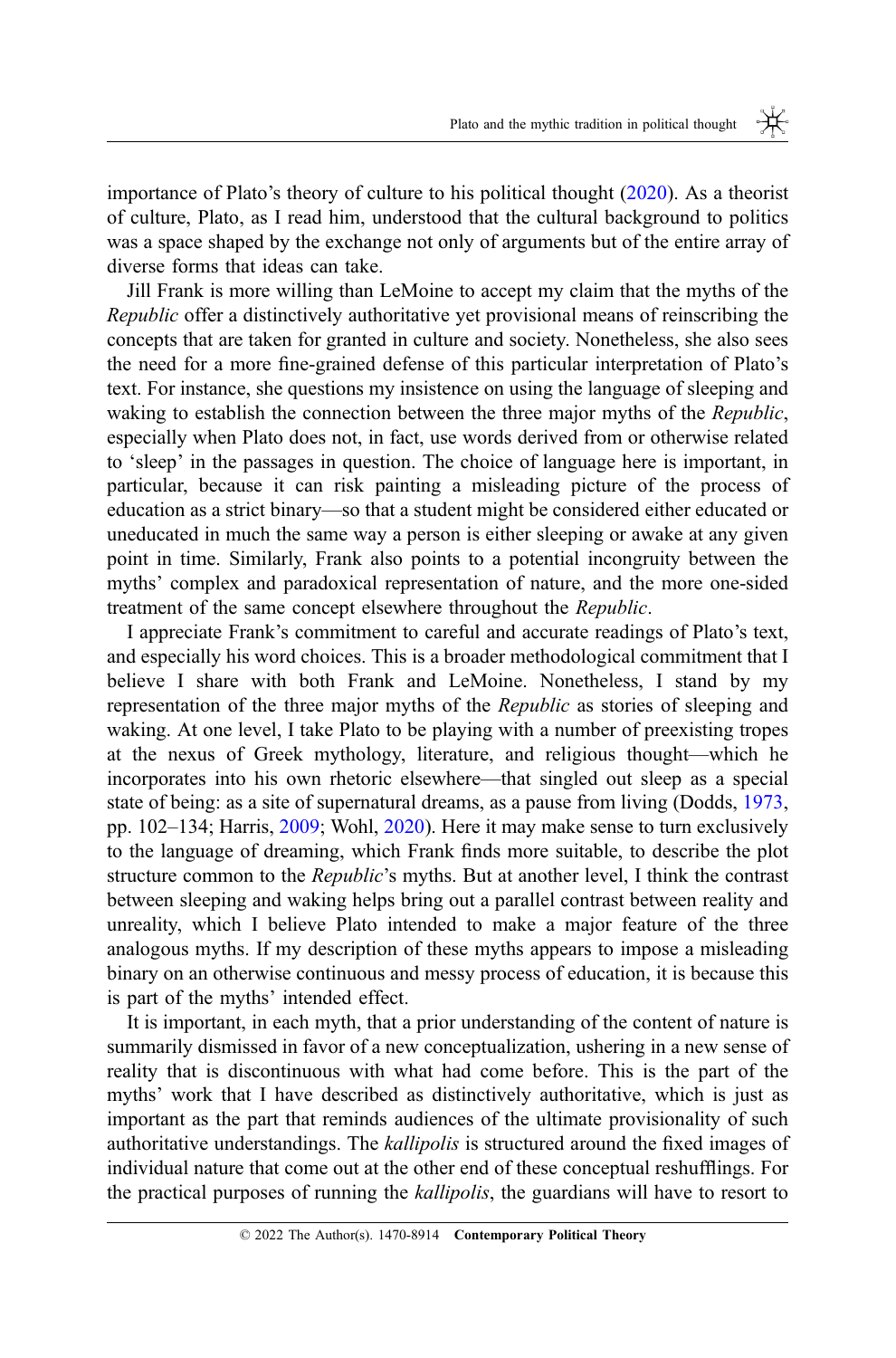treating the natures of citizens as though they were fixed essences along the lines of how they are depicted in the earlier two myths. Plato's readers, however, will also walk away with a view of nature that is far more malleable, and unstable, than such depictions let on (Keum, [2020a](#page-27-0)).

This brings us to Frank's helpful—and provocative—suggestion that reading Platonic myths well, in all their nuance and complexity, may very well turn out to be much more demanding on their audiences than grasping the philosophical arguments. As I hope I have made clear in the foregoing discussion, Plato requires his readers to inhabit a paradoxical, and potentially unsettling, mindset as they take in the contradictory ideas about nature presented in the myths of the *Republic*. In her work, Frank ([2018,](#page-27-0) p. 9) has memorably characterized Plato as a writer who teaches his readers how to read, and I very much take these myths to be one such instance where Plato challenges us to be active rather than passive readers. I do not wish to downplay that the experience of reading Plato's myths can often be easier than reading the arguments: they are memorable and vivid, and they naturally invite creative interpretations. And it also bears emphasizing that none of the protagonists of my book—the authors of the Platonic mythic tradition—read the Republic's myths in the idiosyncratic way I do. But I believe both Plato and his successors in this tradition intuited the importance of acknowledging that being a better consumer of myths entailed extra work that was, if not more difficult than the formulation of arguments, different and innovative.

If LeMoine and Frank both raise questions regarding the relationship between myth and argumentative forms of philosophy, David Lay Williams pushes for clarification of the conceptual boundaries between myth and a number of categories that have traditionally been associated with it. In his thoughtful contribution to this exchange, he compares the Platonic mythic tradition at the center of my book to Seung's work on a 'poetic tradition' of Western philosophy [\(2007](#page-28-0)). He likewise points to the close affinity in Plato's political works between myth and music, and between myth and religion. Williams's point is that the separation I draw in my book between myth and 'other modes of non-syllogistic persuasion' may ultimately be too artificial. This has important consequences. If myth is in fact inseparable from these categories, Williams suggests, the contemporary critics of myth invoked in my book may very well be far more open to it than I acknowledge—notably Jürgen Habermas, who has spent the last several decades giving sustained philosophical attention to sacred sources of meaning persisting in modern culture and politics.

One of my central aims in writing Plato and the Mythic Tradition in Political Thought was to make a case for recognizing myth as a distinct category of study, separate from some of the headings it has traditionally been swept under. In pursuing this project, I may be guilty of having sidelined the complex ways in which myth interacts with cultural forms like music, poetry, religion, or—an example that features prominently in Jacob Abolafia's contribution—tragedy. In the cultural context in which Plato was writing, myth existed as part of an oral tradition of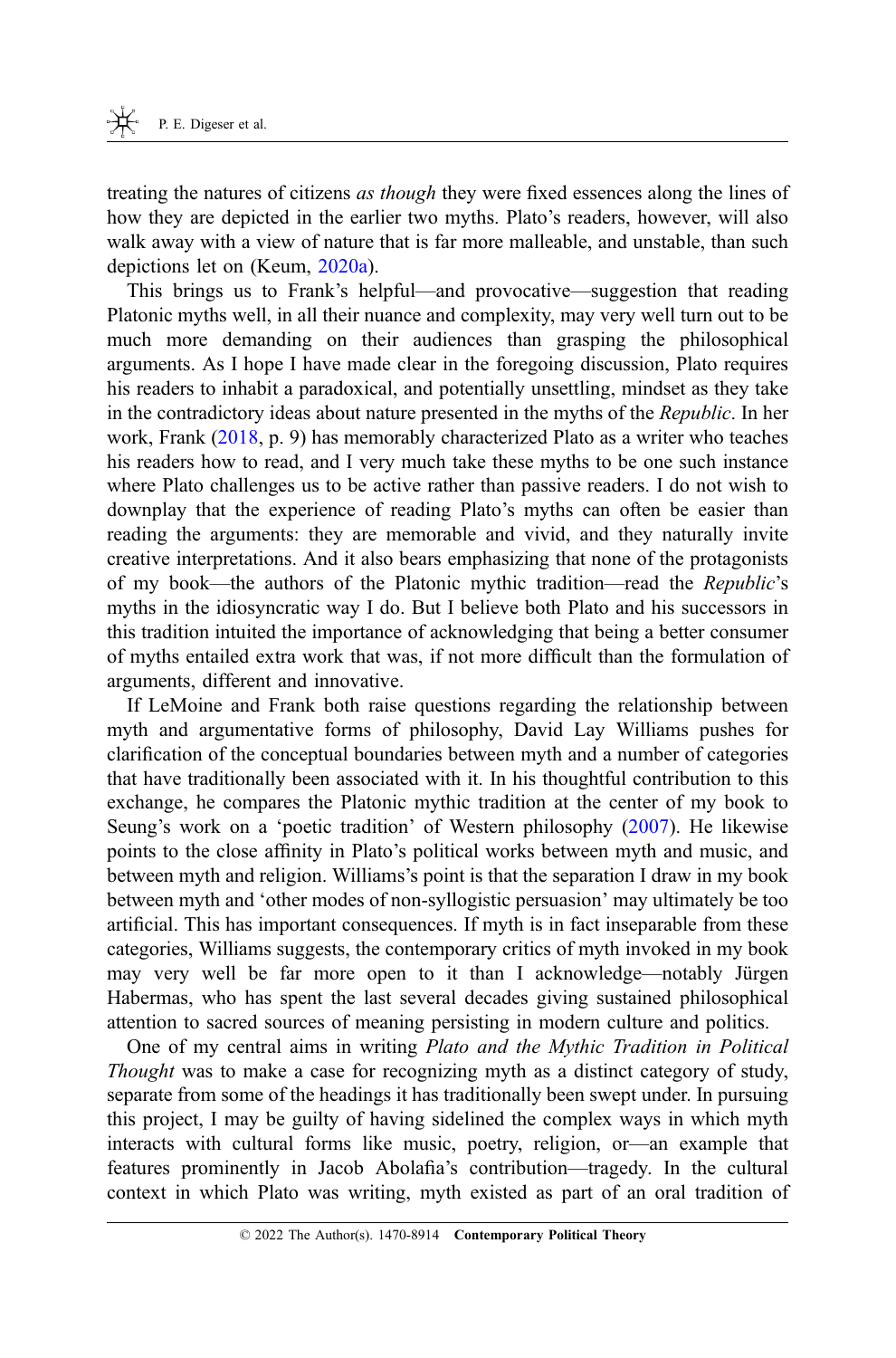inherited tales about the gods, but it simultaneously provided the subject matter for a great deal of art, including tragedy, poetry and lyric, as well as the visual arts. These spheres do not overlap in the same way in the landscape of modern culture. Nonetheless the resources of the arts often continue to work in tandem with myth to the extent that they amplify and otherwise lend expression, usually in more fleshedout forms, to preexisting myths. Crucially, this process can also result in creative, at times subversive, reinterpretations.

Plato and his successors in the mythic tradition, however, were engaged in a far more specific project: the invention and development of a distinct genre of philosophical myth writing. For this purpose, several of the authors in this tradition appropriated the inherited tropes of oral mythological traditions to tell mythic stories of their own invention, which they wrote down and integrated into larger philosophical works that were otherwise composed in a very different style. For all of the authors in this tradition, Plato's myths were a paradigmatic reference point. And especially for the more modern thinkers among them, myth, in contradistinction to other literary art forms, carried a particular set of theoretical valences that they were trying to capture through the act of philosophical myth writing. These idiosyncratic features, in turn, help distinguish the Platonic mythic tradition from a more general poetic tradition in philosophy, even though the two share similar ideas about the efficacy of certain, more figurative forms of expression in reaching philosophical insights that may otherwise be closed to argumentative reason.

Delineating the boundary between myth and religion is a more complicated matter, especially in the context of discussions of secularization or political theology, where the concept of religion is itself treated as an expansive and evolving category. When religion is construed in the broadest possible manner, it can be tempting to think of it in terms of a comprehensive heading that more or less encompasses myth. However, in Plato and the Mythic Tradition in Political Thought, I have adopted what I believe to be a largely secular approach to myth, notwithstanding the undeniable importance of religious ideas to authors like Leibniz and Schelling. Through their philosophical engagement with myth, Plato and his successors disclose features of it that are not typically associated with religion: the capacity of myths to influence our world views even when they are not the objects of earnest belief; their access to deep-seated aspects of our imaginations that, while foundational, are not necessarily religious in content; the creative and often playful relationship that individuals can have with them.

In so doing, they offer a much-needed counterweight to a dominant theoretical framework for understanding myth and its possibilities in sacred terms. Here, the case of Jürgen Habermas is instructive. Many of the values central to Plato and the mythic tradition are also ideas that Habermas champions: a heightened appreciation for the deep cultural frameworks operating in the background of our world views, and the need to engage and reshape those frameworks in alignment with our ideals. But even Habermas's late 'turn' to religion (Harrington, [2007\)](#page-27-0) has failed to yield a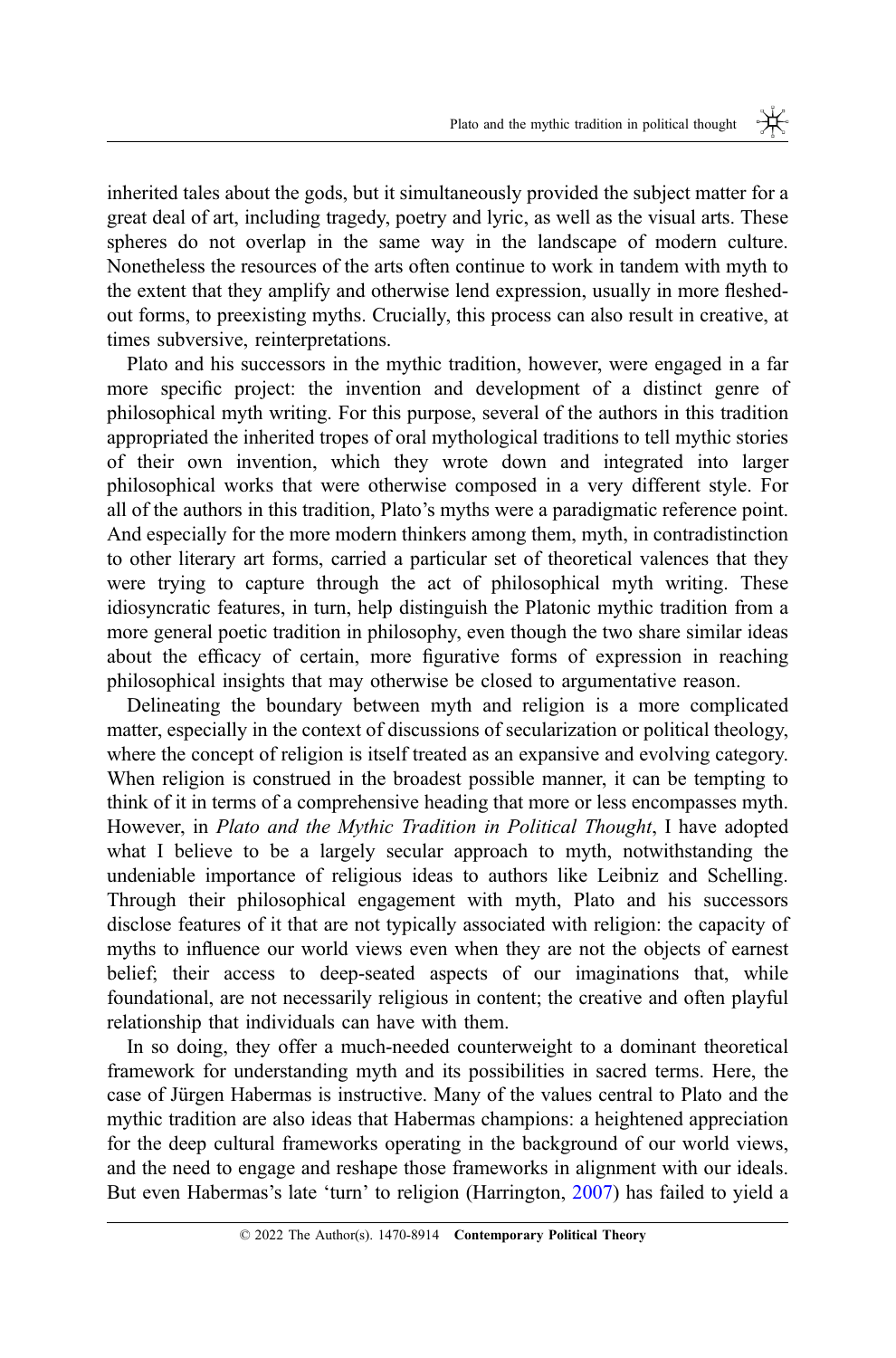more meaningfully nuanced conceptualization of myth than that presented in his early work, precisely because he has resisted thinking of myth independently from religion. Rather, myth appears to have consistently figured in his thought—from as early as Towards a Reconstruction of Historical Materialism (Habermas, [[1976\]](#page-27-0) 1979) to the recent Auch eine Geschichte der Philosophie (This Too a History of *Philosophy* [Habermas,  $2019$ ]—as a kind of primeval prelude to the ethical wellspring of religion.

Finally, Jacob Abolafia's rich and challenging remarks interrogate my suggestion in Plato and the Mythic Tradition in Political Thought that philosophy may very well have an enduring need for myth. He points to two methodological traditions, distinct from the tradition I have reconstructed in my book, that offer two alternative visions of what it might mean for philosophy to need myth. For Leo Strauss and the tradition associated with him, philosophy's need for myth is contingent on there being diverse audiences to philosophy—a diversity that often manifests in hierarchical differences. For adherents of what Abolafia terms the 'contextualist' approach to the history of political thought, calls for the literary need for myth in philosophy emerge against the backdrop of new mythic ideas—say, deeper, elusive myths about national identity—that have entered cultural imaginaries in specific historical contexts.

Abolafia notes that the mythological vision of the early German Idealists, in particular, proves to be an especially fruitful test case for the range of possible understandings of the philosophical need for myth. After all, the author of the Oldest Systematic Program, the document that announces the early German Idealist project for the new mythology, is explicit in drawing hierarchical differences between philosophers and non-philosophers, if only for the purposes of expressing a desire for these distances to be bridged. Strauss, on Abolafia's reading, viewed German Idealism as a moment heralding the advent of egalitarianism, and with it, the end of the need for philosophers to tell myths to their non-philosophic fellow citizens. In the German Idealist vision for the new mythology, however, that order appears to be reversed. Its central theorists regarded the new mythology as precisely the medium that helps bring about a more egalitarian society, not the other way around. Moreover, rather than obviate the need for myth, the new egalitarianism would install mythology as a new common philosophical language for all the citizenry. The German Idealist understanding of the new mythology is a pretty idiosyncratic take and, as Abolafia rightly notes, conditioned by a number of historical factors specific to Germany at the turn of the eighteenth century (Beiser, [2002;](#page-26-0) Manuel, [1959](#page-27-0); Pinkard, [2002\)](#page-27-0). However, this vision still captures an important theme for the Platonic mythic tradition, whose authors sketched out a nuanced relationship between myth and philosophy that goes beyond instrumental rhetoric. In so doing, they sought to collapse what often emerges in Straussian accounts of myth as an ironic distance between philosophers and the audiences to their myths.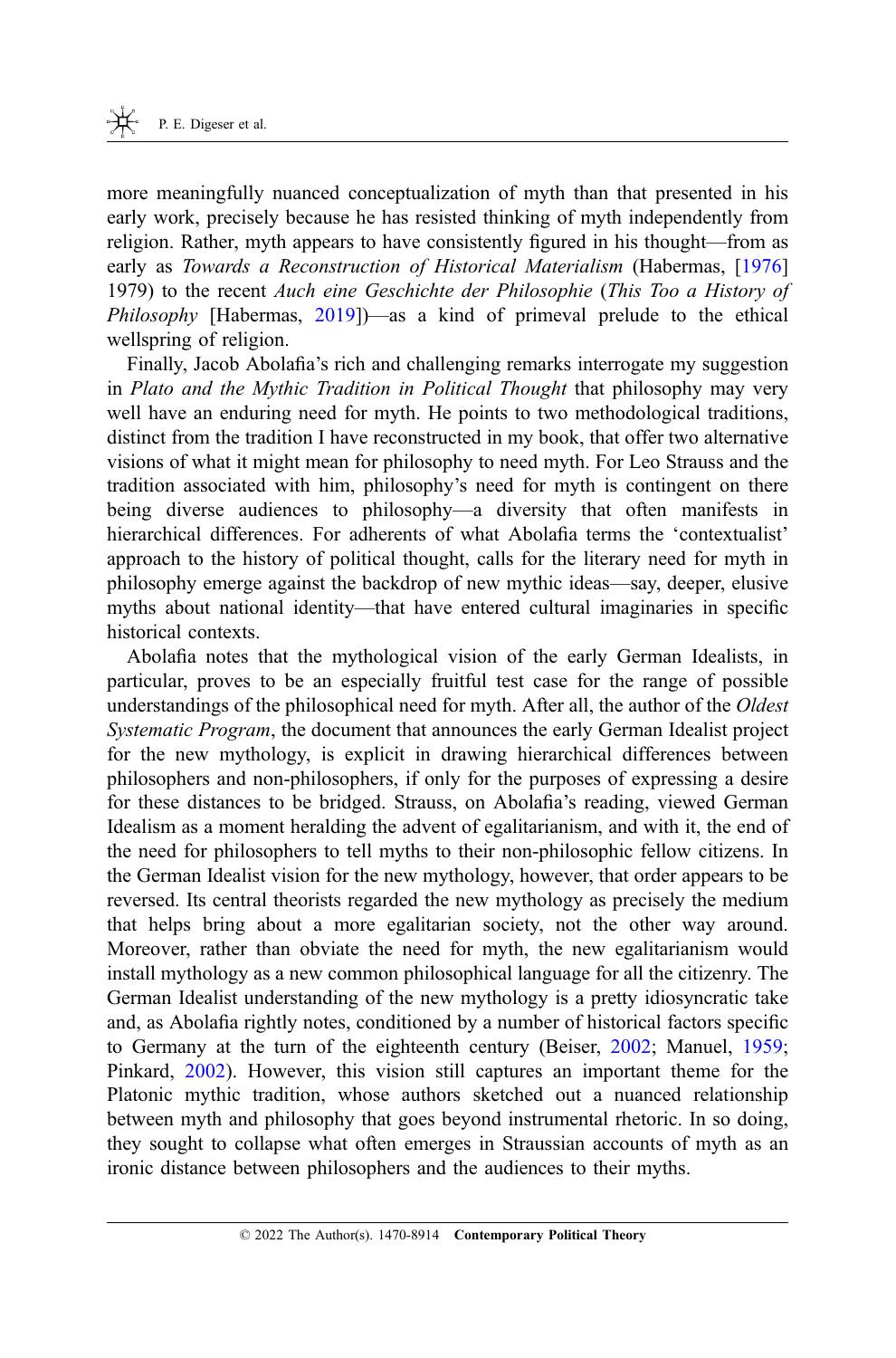₩.

<span id="page-26-0"></span>Where, then, does this leave us? Taking his cue from Nietzsche and Benjamin, Abolafia reminds us that it remains an open question as to whether new forms of philosophical myth can thrive in a contemporary context. His ambivalence comes from a similar place as the important challenge he raises concerning the theoretical distinction that I have drawn between 'deep' and 'literary' myths. This is a distinction that I anticipate many contemporary scholars of myth may also find artificial, and it may very well be the case that its usefulness is limited to the context of the particular tradition I have sought to recover in my book—although, as Abolafia implies, there are broader and narrower ways of policing the boundaries even of this tradition of philosophical myth making.

All the same, I believe there is valuable conceptual clarity to be gained from thinking of the literary genre of myth apart from the things it has been made to stand for. To begin, it allows us to appreciate the historical contingency of how the genre came to act as a proxy for a potentially disproportionate array of elusive cultural phenomena. This may end up prompting future scholars of myth to reevaluate the category altogether as they come up with finer frameworks of classification, especially for many undertheorized phenomena in contemporary politics that are currently being construed in mythic terms. But in many of these cases, scholars of myth will also find themselves drawing renewed attention to the specifically narrative, symbolically fraught, and otherwise figurative character of the forces that shape and reshape our thinking.

Tae-Yeoun Keum

#### Open Access

This article is licensed under a Creative Commons Attribution 4.0 International License, which permits use, sharing, adaptation, distribution and reproduction in any medium or format, as long as you give appropriate credit to the original author(s) and the source, provide a link to the Creative Commons licence, and indicate if changes were made. The images or other third party material in this article are included in the article's Creative Commons licence, unless indicated otherwise in a credit line to the material. If material is not included in the article's Creative Commons licence and your intended use is not permitted by statutory regulation or exceeds the permitted use, you will need to obtain permission directly from the copyright holder. To view a copy of this licence, visit [http://creativecommons.org/](http://creativecommons.org/licenses/by/4.0/) [licenses/by/4.0/](http://creativecommons.org/licenses/by/4.0/).

#### **References**

Beiser, F. (2002) German Idealism: The Struggle against Subjectivism, 1781–1801. Cambridge, MA: Harvard University Press.

Benjamin, W. (1985) The origin of German tragic drama. London: Verso.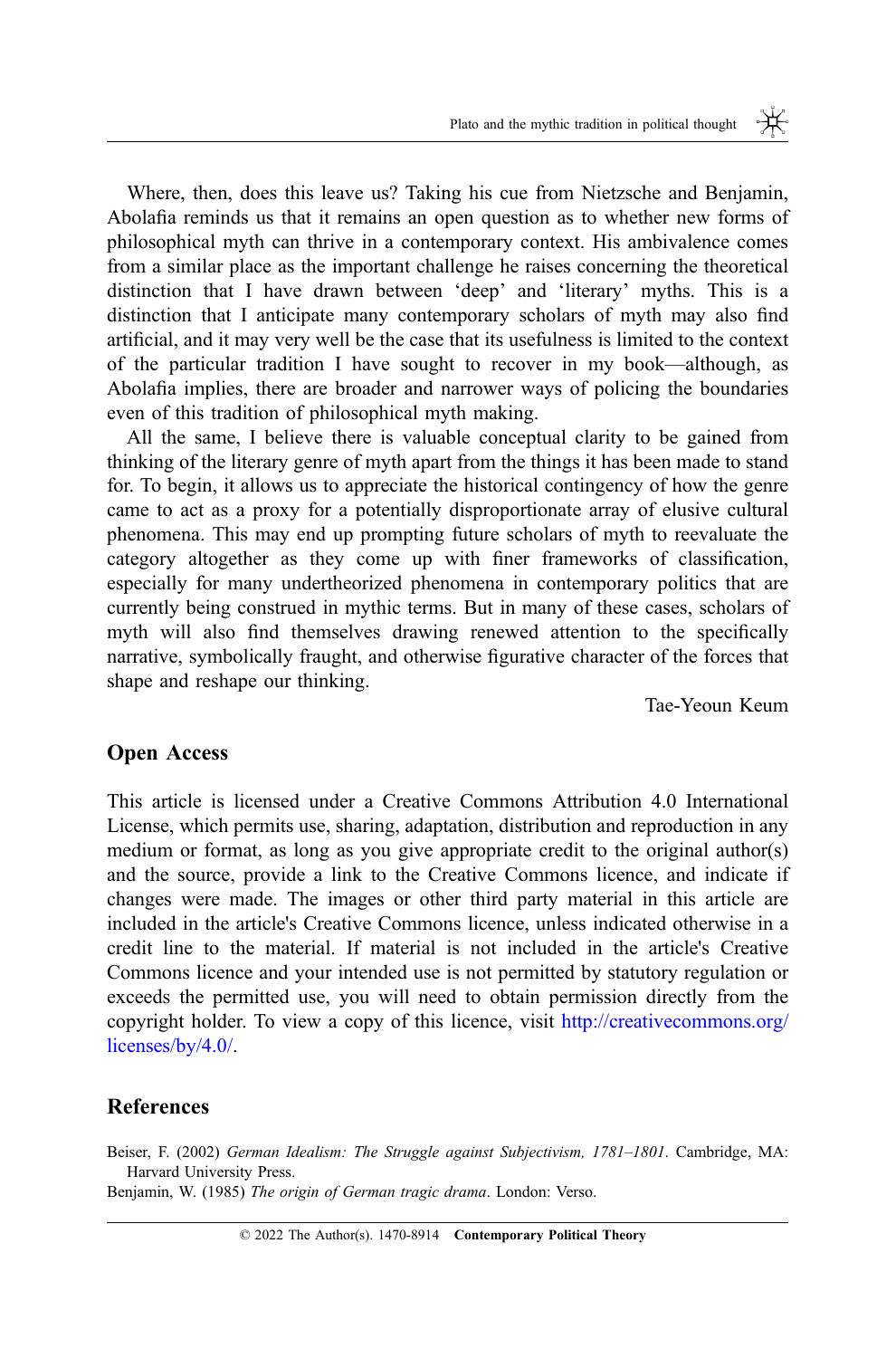- <span id="page-27-0"></span>Bennett, W.L. (1980) Myth, Ritual, and Political Control. Journal of Communication 30: 166–179.
- Blumenberg, H. (1990) Work on Myth, trans. R. M. Wallace. Cambridge, MA: MIT Press.

Bottici, C. (2007) A Philosophy of Political Myth. Cambridge, MA: Cambridge University Press.

- Dodds, E. (1973) The Greeks and the Irrational. Berkeley: University of California Press.
- Euben, J.P. (1990) The Tragedy of Political Theory: The Road Not Taken. Princeton: Princeton University Press.
- Flood, C. (1996) Political Myth: A Theoretical Introduction. New York: Garland.
- Frank, J. (2018) Poetic Justice: Rereading Plato's Republic. Chicago: University of Chicago Press.
- Gaskill, H. (ed.) (2008) The Reception of Ossian in Europe. London: A&C Black.
- Habermas, J. ([1976] 1979) Toward a Reconstruction of Historical Materialism. In Communication and the Evolution of Society, trans. T. McCarthy. Boston: Beacon: 130-177.
- Habermas, J. (2007) Pre-Political Foundations of the Democratic Constitutional State. In The Dialectics of Secularization: On Reason and Religion. San Francisco: Ignatius Press.
- Habermas, J. (2010). An Awareness of What is Missing. In An Awareness of What is Missing: Faith and Reason in a Post-Secular Age, trans. Ciaran Cronin. Cambridge: Polity Press.

Habermas, J. (2019) Auch eine Geschichte der Philosophie, 2 vols. Berlin: Suhrkamp.

- Harrington, A. (2007) Habermas's Theological Turn? Journal for the Theory of Social Behaviour 37(1): 45–61.
- Harris, W. (2009) Dreams and Experience in Classical Antiquity. Cambridge, MA: Harvard University Press.
- Honig, B. (2013) Antigone. Cambridge: Cambridge University Press.
- Keum, T. (2020a) Plato's Myth of Er and the Reconfiguration of Nature. American Political Science Review 114(1): 54–67.
- Keum, T. (2020b) Plato and the Mythic Tradition in Political Thought. Cambridge, MA: Harvard Univ. Press.
- LeMoine, R. (2020) Plato's Caves: The Liberating Sting of Cultural Diversity. Oxford: Oxford University Press.
- Lincoln, B. (1989) Discourse and the Construction of Society: Comparative Studies of Myth, Ritual, and Classification. Oxford: Oxford University Press.
- Manuel, F. (1959) The Eighteenth Century Confronts the Gods. Cambridge, MA: Harvard University Press.
- McCoy, M.B. (2020) *Image and Argument in Plato's Republic*. Albany, NY: SUNY Press.
- Mercer, C. (2001) Leibniz's Metaphysics: Its Origins and Development. Cambridge: Cambridge University Press.
- Monoson, S.S. (2000) Plato's Democratic Entanglements: Athenian Politics and the Practice of Philosophy. Princeton: Princeton University Press.
- Nietzsche, F. (2017) 'On the genealogy of morality' and other writings. Cambridge: Cambridge University Press.
- Pinkard, T. (2002) German Philosophy, 1760–1860: The Legacy of Idealism. Cambridge: Cambridge University Press.
- Plato (2004) Republic, trans. C. D. C. Reeve. Indianapolis, IN: Hackett Publishing.
- Popper, K. (1962) Conjectures and Refutations: The Growth of Scientific Knowledge. Indianapolis, IN: Basic Books.
- Riley, P. (1982) Will and Political Legitimacy: A Critical Exposition of Social Contract Theory in Hobbes, Locke, Rousseau, Kant, and Hegel. Cambridge, MA: Harvard University Press.
- Riley, P. (1996) Leibniz' Universal Jurisprudence: Justice as the Charity of the Wise. Cambridge, MA: Harvard University Press.
- Rousseau, J.-J. ([1762] 2018) Social Contract. In M. W. Maguire and D. L. Williams (eds.). Rousseau: Fundamental Political Writings. Peterborough, ON: Broadview Press.
- Schmidt, W.G. (2003) 'Homer des Nordens' und 'Mutter der Romantik': James Macphersons Ossian und seine Rezeption in der deutschsprachigen Literatur. Berlin: Walter de Gruyter.